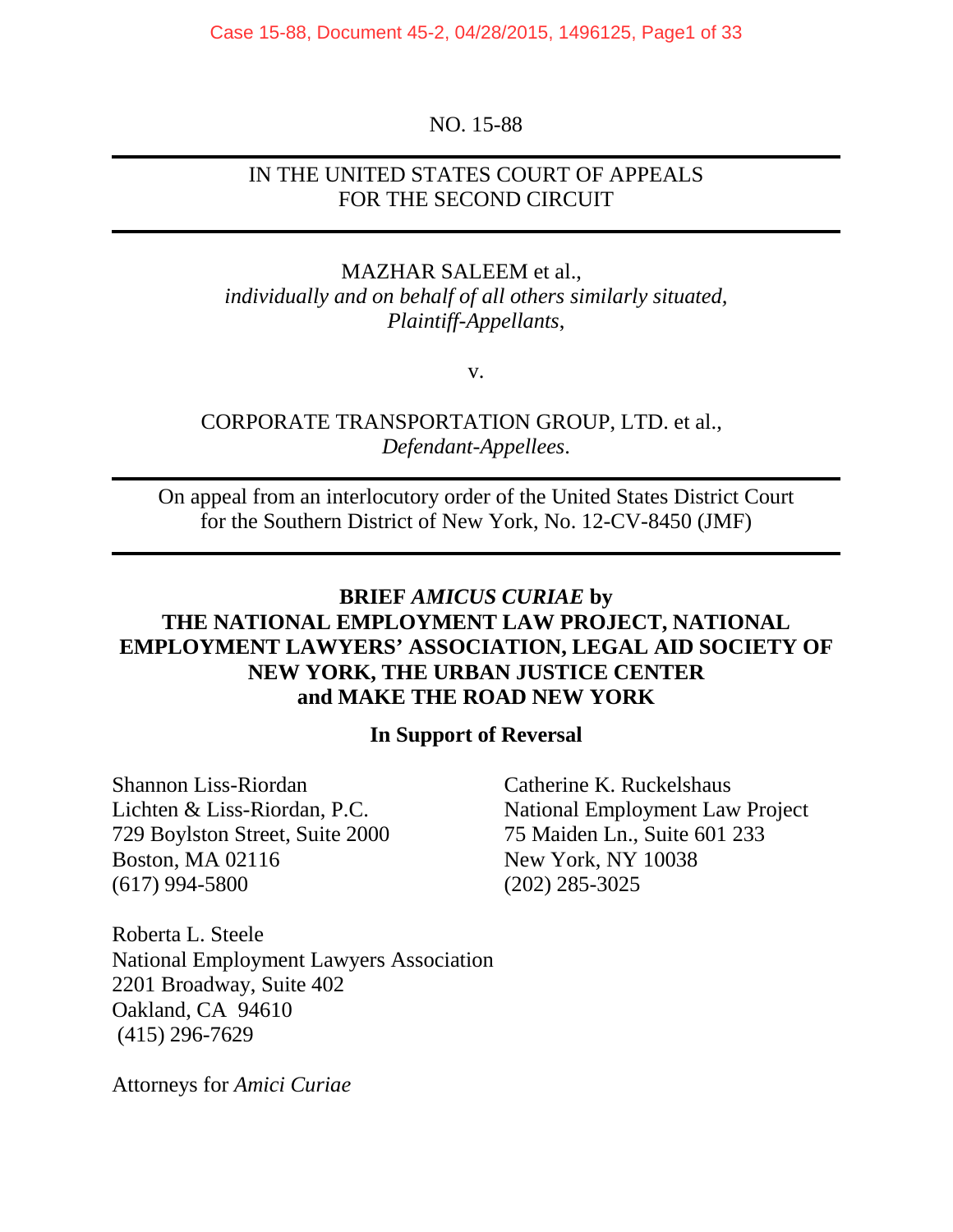## **Appeal No.: 15-88**

# *MAZHAR SALEEM et al., v. CORPORATE TRANSPORTATION GROUP, LTD. et al.,* **CERTIFICATE OF INTERESTED PERSONS, CORPORATE DISCLOSURE STATEMENT, AND STATEMENT PURSUANT TO FRAP 29(C)(5)**

Pursuant to Federal Rule of Appellate Procedure 29(c), *Amici curiae* hereby provide the following disclosure statements:

**National Employment Law Project** is a non-profit corporation that offers no stock; there is no parent corporation or publicly owned corporation that owns 10 percent or more of this entity's stock.

**National Employment Lawyers Association** is a non-profit corporation that offers no stock; there is no parent corporation or publicly owned corporation that owns 10 percent or more of this entity's stock.

Legal Aid Society of New York is a non-profit corporation that offers no stock; there is no parent corporation or publicly owned corporation that owns 10 percent or more of this entity's stock.

**Urban Justice Center** is a non-profit corporation that offers no stock; there is no parent corporation or publicly owned corporation that owns 10 percent or more of this entity's stock.

**Make The Road New York (MRNY)** is a non-profit corporation that offers no stock; there is no parent corporation or publicly owned corporation that owns 10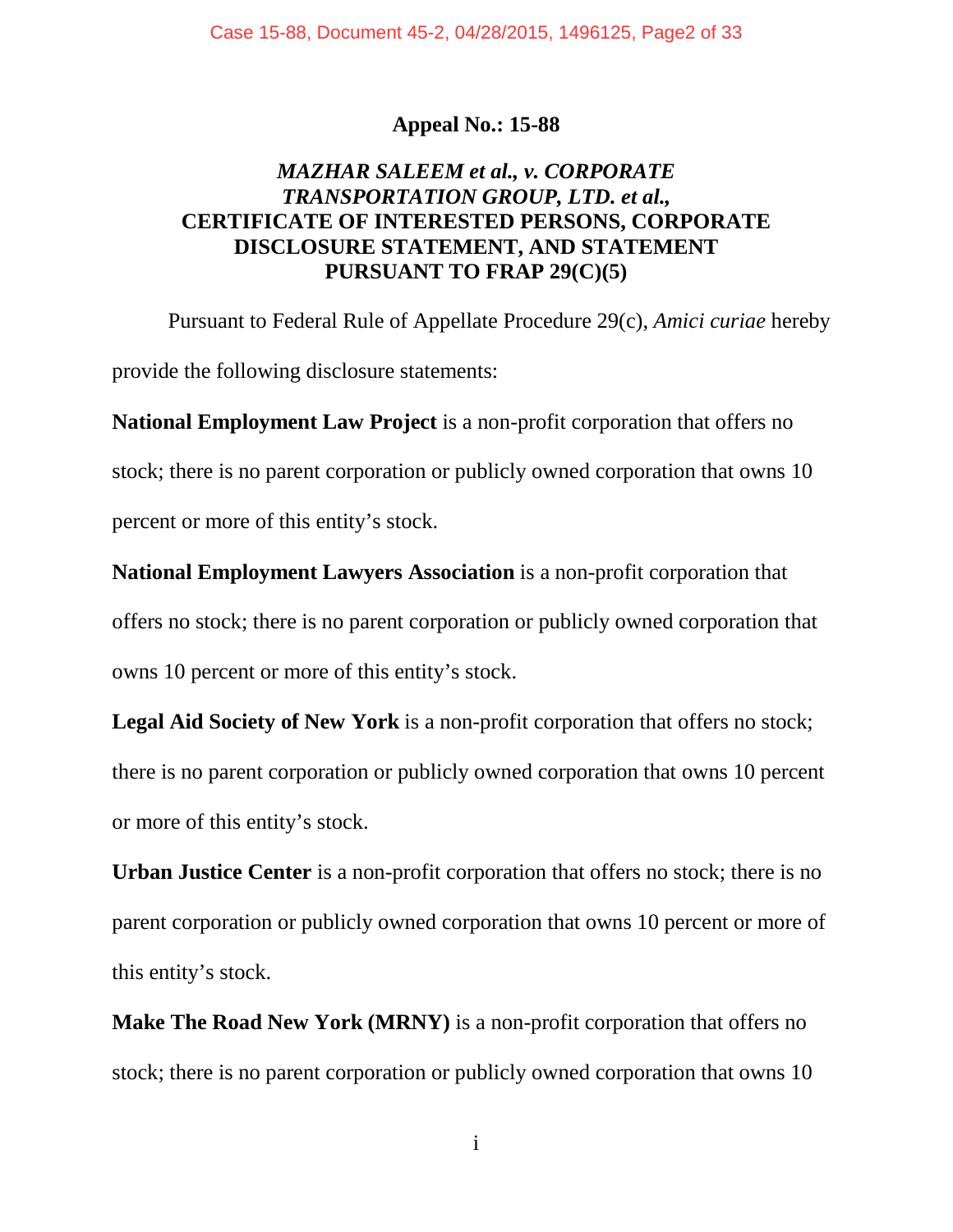percent or more of this entity's stock.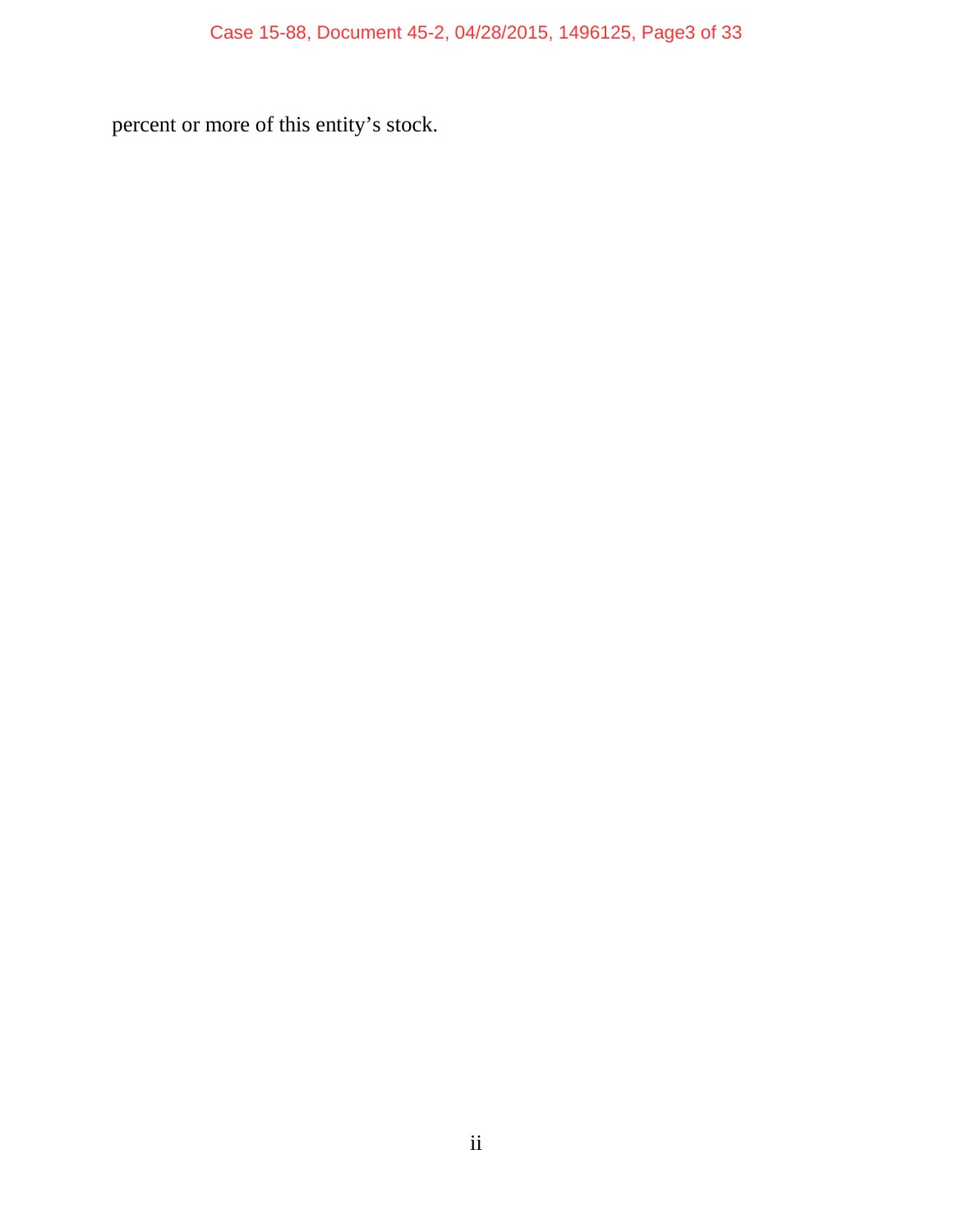# **TABLE OF CONTENTS**

| STATEMENT OF THE ISSUES AND SUMMARY OF ARGUMENT  6                            |
|-------------------------------------------------------------------------------|
|                                                                               |
| Independent Contractor Misclassification By Defendants and Other<br>I.        |
|                                                                               |
| The District Court Lost Sight Of The Ultimate Inquiry Under the FLSA:<br>Π.   |
|                                                                               |
| III. The District Court Ignored Numerous Genuine Issues of Material Fact With |
| Respect to Multiple Factors, All of Which Counsel in Favor of Leaving the     |
|                                                                               |
|                                                                               |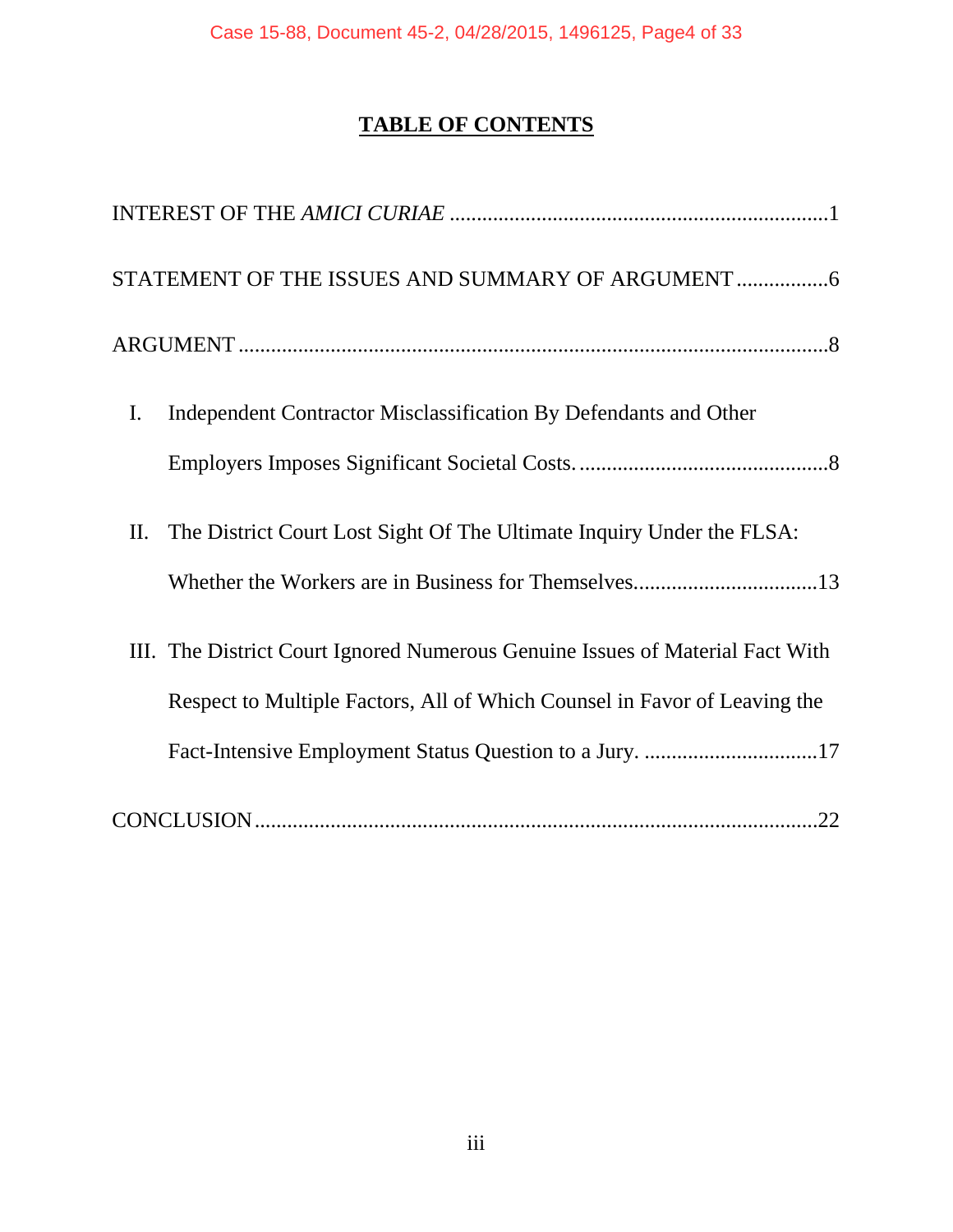# **TABLE OF AUTHORITIES**

### **Cases**

| Antenor v. D & S Farms,                            |
|----------------------------------------------------|
| Bacon v. Eaton Corp.,                              |
| Bailey v. TitleMax of Georgia, Inc.,               |
| Barrentine v. Arkansas–Best Freight Sys.,          |
| Brock v. Superior Care, Inc.,                      |
| Community for Creative Non-Violence v. Reid,       |
| Craig v. FedEx Ground Package Sys., Inc.,          |
| Craig v. FedEx Ground Package System, Inc.,        |
| Godoy v. Rest. Opportunity Ctr. of New York, Inc., |
| Hana Fin., Inc. v. Hana Bank,                      |
| Herr v. Heiman,                                    |
| Keller v. Miri Microsystems LLC,                   |
| Lilley v. BTM Corp.,                               |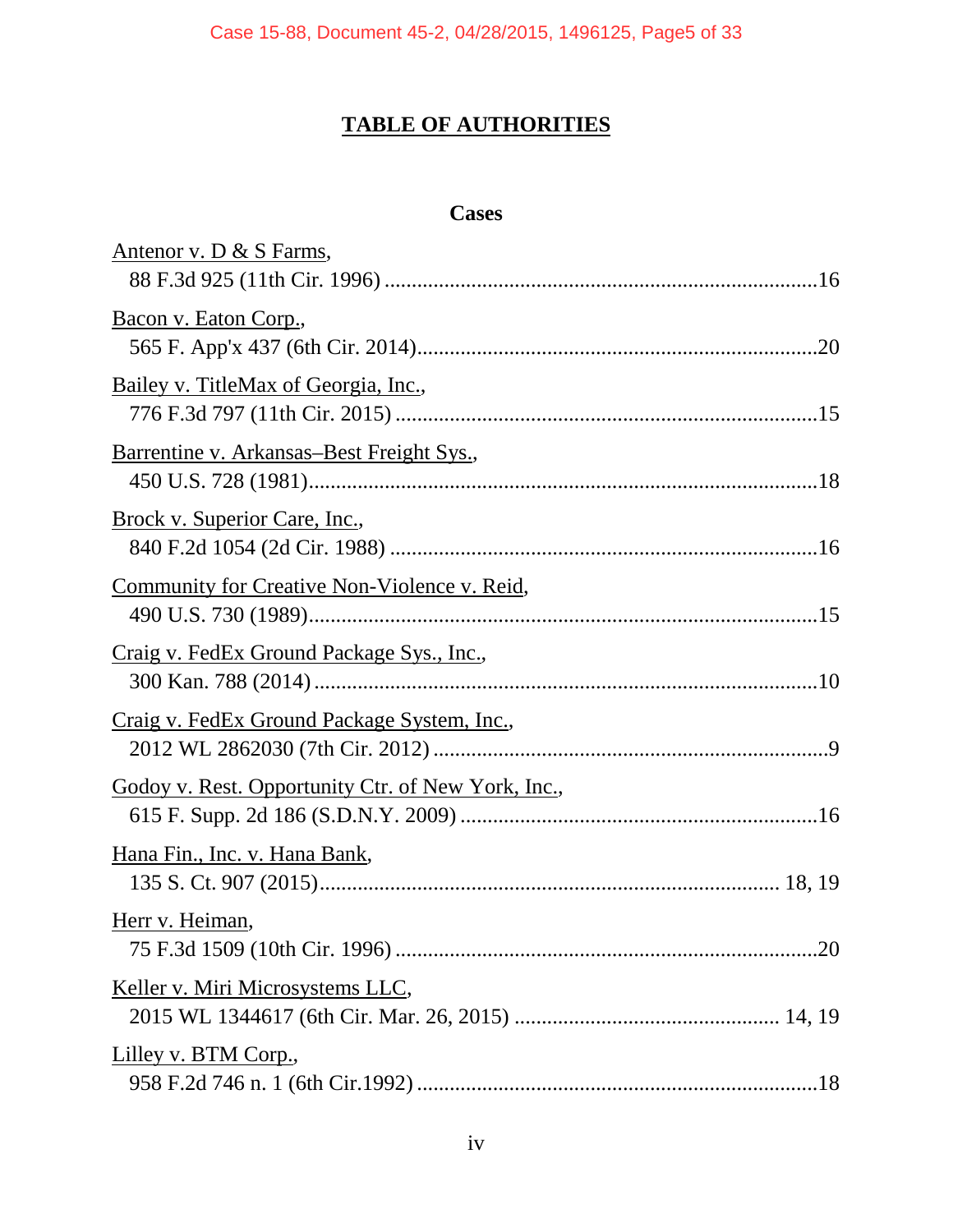# Case 15-88, Document 45-2, 04/28/2015, 1496125, Page6 of 33

| Martin v. Tango's Rest., Inc.,                        |
|-------------------------------------------------------|
| McGuiggan v. CPC Int'l, Inc.,                         |
| Morrison v. Int'l Programs Consortium, Inc.,          |
| <u>Narayan v. EGL, Inc.</u> ,                         |
| O'Connor v. Uber Technologies, Inc.,                  |
| <u>Saleem v. Corporate Transp. Grp., Ltd.,</u>        |
| Scantland v. Jeffry Knight, Inc.,                     |
| Sec'y of Labor, U.S. Dep't of Labor v. Lauritzen,     |
| Tenn. Coal, Iron & R.R. Co. v. Muscoda Local No. 123, |
| <u>Tonak v. Kenwal Steele Corp.</u> ,                 |
| Tony & Susan Alamo Found. v. Sec'y of Labor,          |
| U.S. v. Rosenwasser,                                  |
| United States v. Gaudin,                              |
| Usery v. Pilgrim Equip. Co.,                          |
| Walling v. Portland Terminal Co.,                     |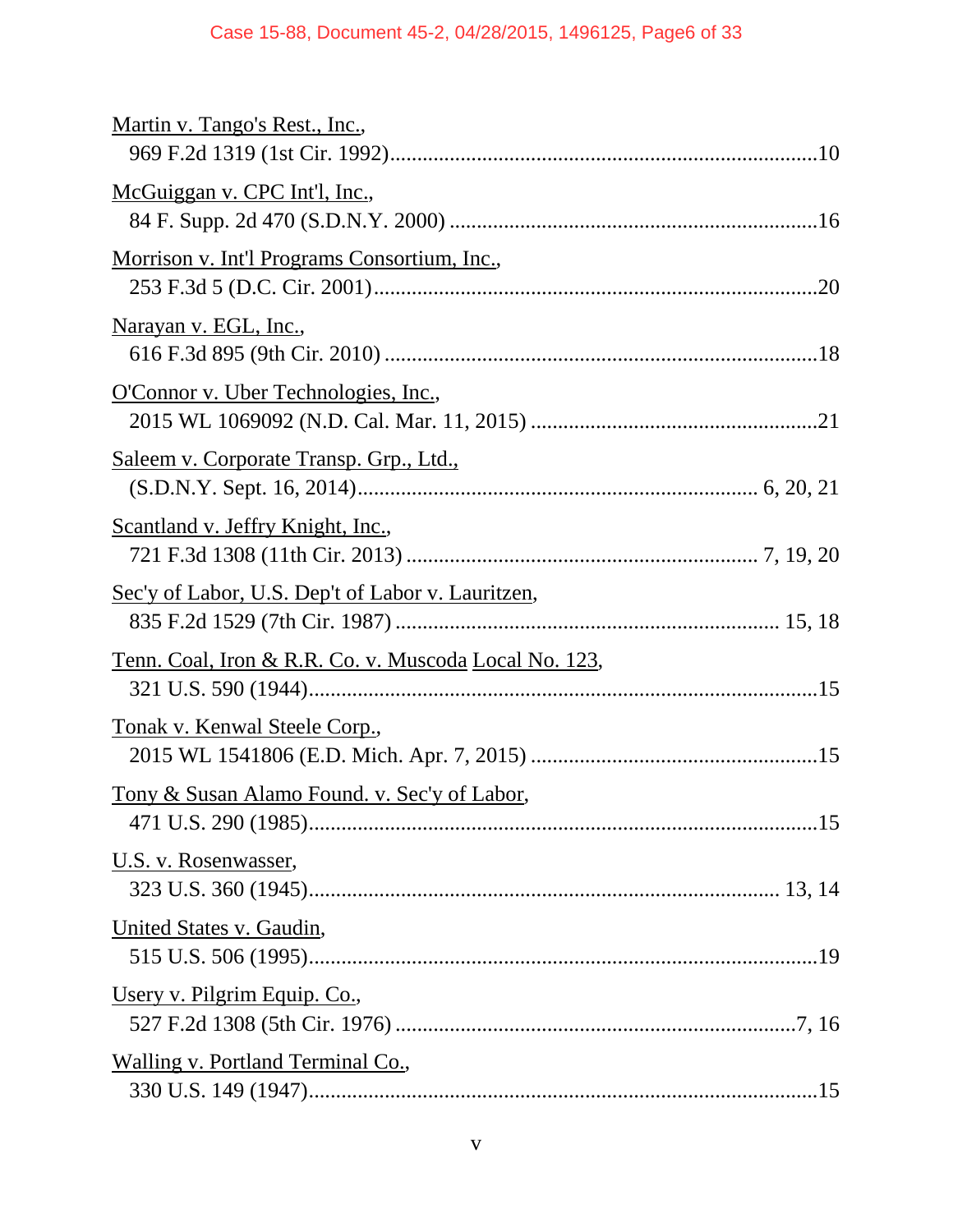| Werner v. Bell Family Med. Ctr., Inc., |  |
|----------------------------------------|--|
|                                        |  |

# **Legislative Material**

|--|--|--|--|--|

# **Statutes**

# **Rules**

# **Other Authorities**

| Annual Report: Fraud Deterrence and Detection Activities 20 (2009)12                                                                                           |
|----------------------------------------------------------------------------------------------------------------------------------------------------------------|
| Lalith de Silva et al., Independent Contractors: Prevalence and Implications for                                                                               |
| Linda H. Donahue et al., The Cost of Worker Misclassification in New York State                                                                                |
| New York's Joint Enforcement Task Force February 2011 Report at 2, <i>available</i><br>at:http://www.labor.ny.gov/ui/PDFs/2011%202011%20Misclassification%20Re |
| Richard Cordray, Report of the Ohio Attorney General on the Economic Impact of<br>Misclassified Workers for State and Local Governments in Ohio (2009)13       |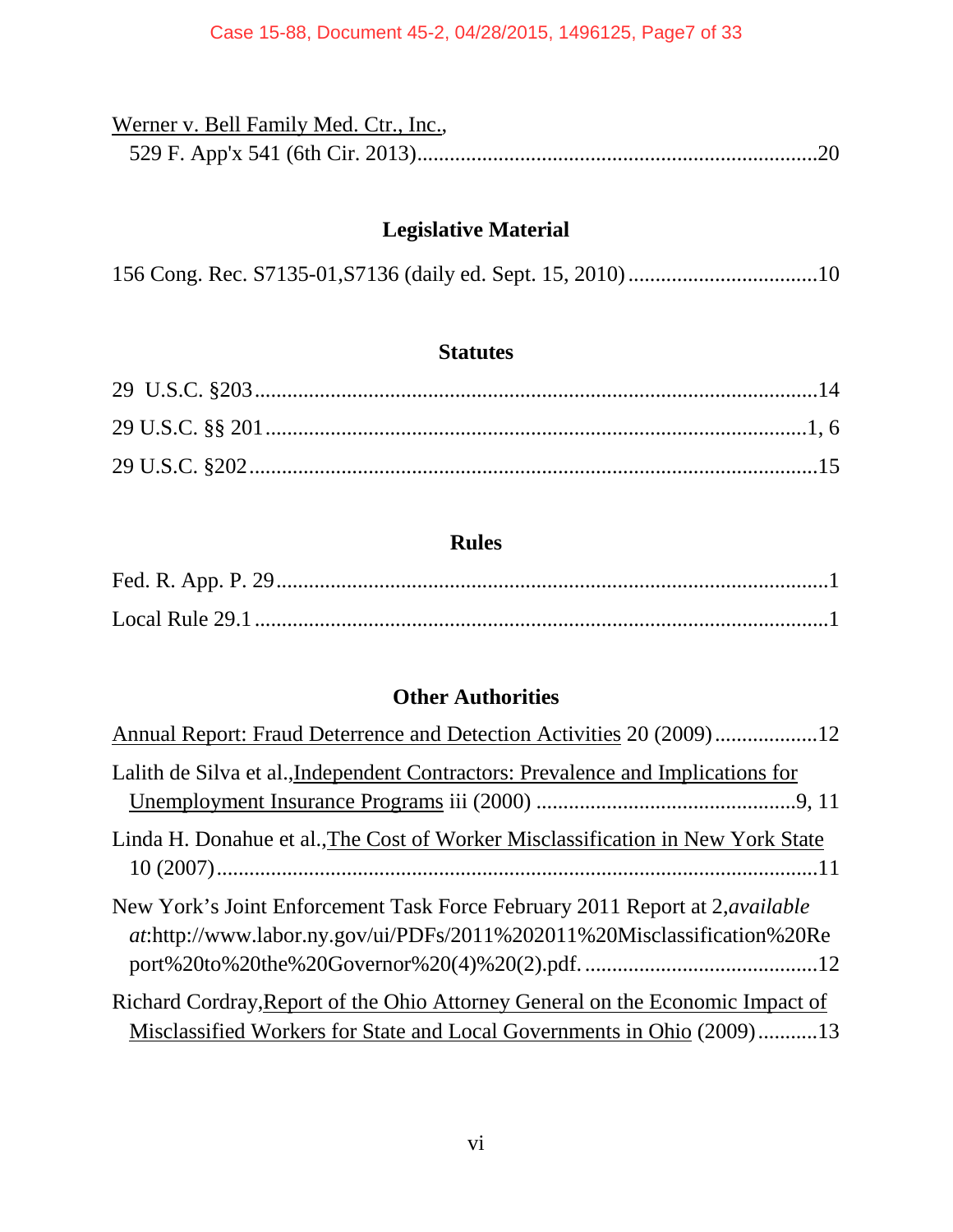- Sarah Leberstein,Independent Contractor Misclassification Imposes Huge Costs on Workers and Federal and State Treasuries: A Survey of Research (2014), at 4...8, 11
- Treasury Inspector General for Tax Administration,While Actions Have Been Taken to Address Worker Misclassification, an Agency-Wide Employment Tax Program and Better Data Are Needed, 2009-30-035 (2009)................................11
- U.S. General Accounting Office, Employment Arrangements: Improved Outreach Could Help Ensure Proper Worker Classification, GAO-06-656, App. III...................................................8, 9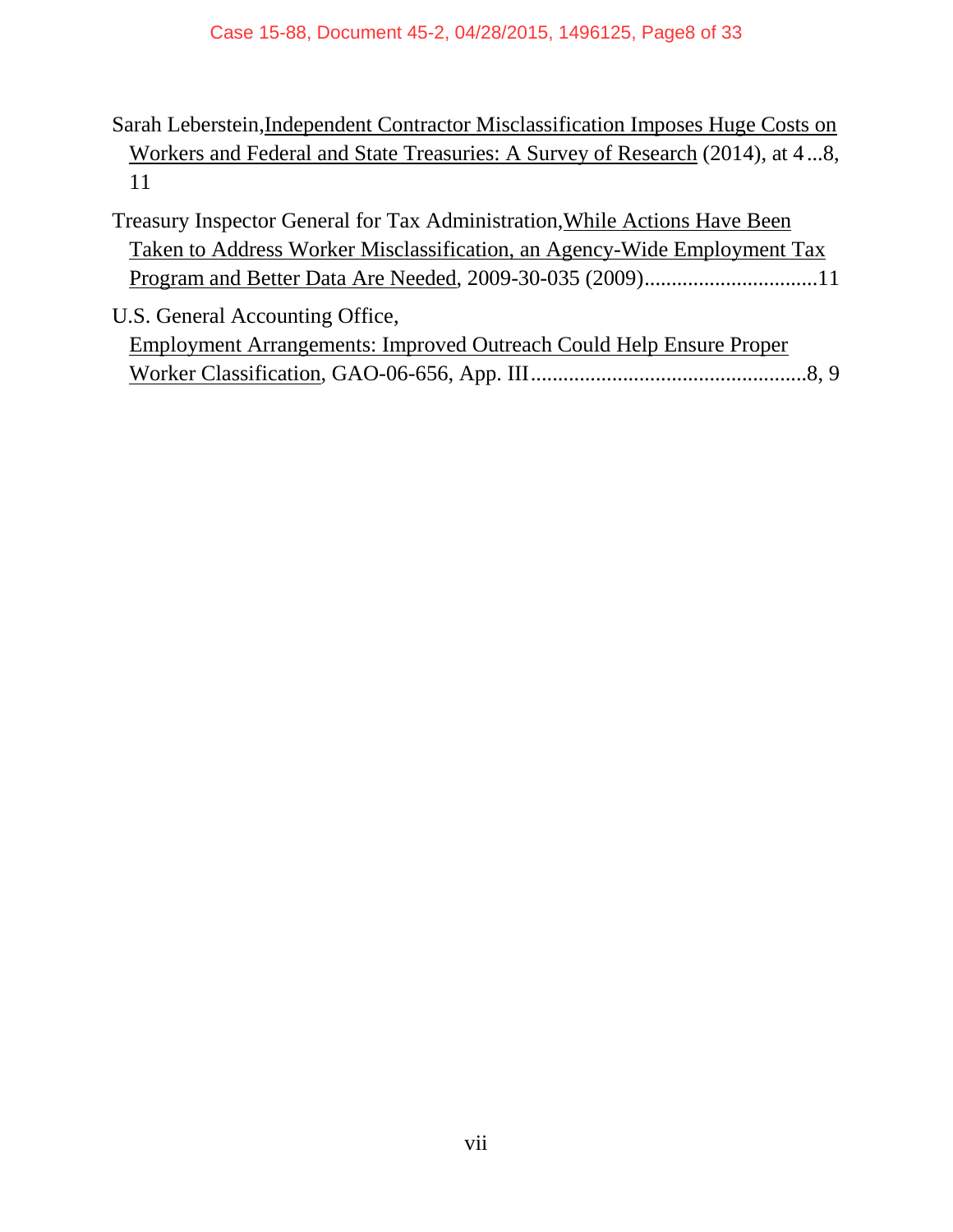# **INTEREST OF THE** *AMICI CURIAE***[1](#page-8-1)**

<span id="page-8-0"></span>*Amici* submit this brief in support of Plaintiffs-Appellants in order to shed light on the statutory language and purpose of the Fair Labor Standards Act, 29 U.S.C. §§ 201, et seq. ("FLSA"), and to highlight the breadth of the definition of "employ" under the FLSA. In addition, *amici* propose strong public policy reasons that support a broad application of the FLSA, especially in this era of increasing abuse of the "independent contractor" designation. This issue has broad implications for *amici*, millions of workers in a wide-ranging variety of jobs, lawabiding employers, and local and state government finances. Finally, *amici* underscore the fact-intensive nature of the FLSA's employment status test, which

 $\overline{\phantom{a}}$ 

<span id="page-8-1"></span><sup>1</sup> Pursuant to Local Rule 29.1(b) and Fed. R. App. P. 29(c)(5), the amici curiae include the following Statement pursuant to Rule 29(c)(5): **National Employment Law Project** is a non-profit corporation that offers no stock; there is no parent corporation or publicly owned corporation that owns 10 percent or more of this entity's stock. **National Employment Lawyers Association** is a non-profit corporation that offers no stock; there is no parent corporation or publicly owned corporation that owns 10 percent or more of this entity's stock. **Legal Aid Society of New York** is a non-profit corporation that offers no stock; there is no parent corporation or publicly owned corporation that owns 10 percent or more of this entity's stock. **Urban Justice Center** is a non-profit corporation that offers no stock; there is no parent corporation or publicly owned corporation that owns 10 percent or more of this entity's stock. **Make The Road New York (MRNY)** is a non-profit corporation that offers no stock; there is no parent corporation or publicly owned corporation that owns 10 percent or more of this entity's stock.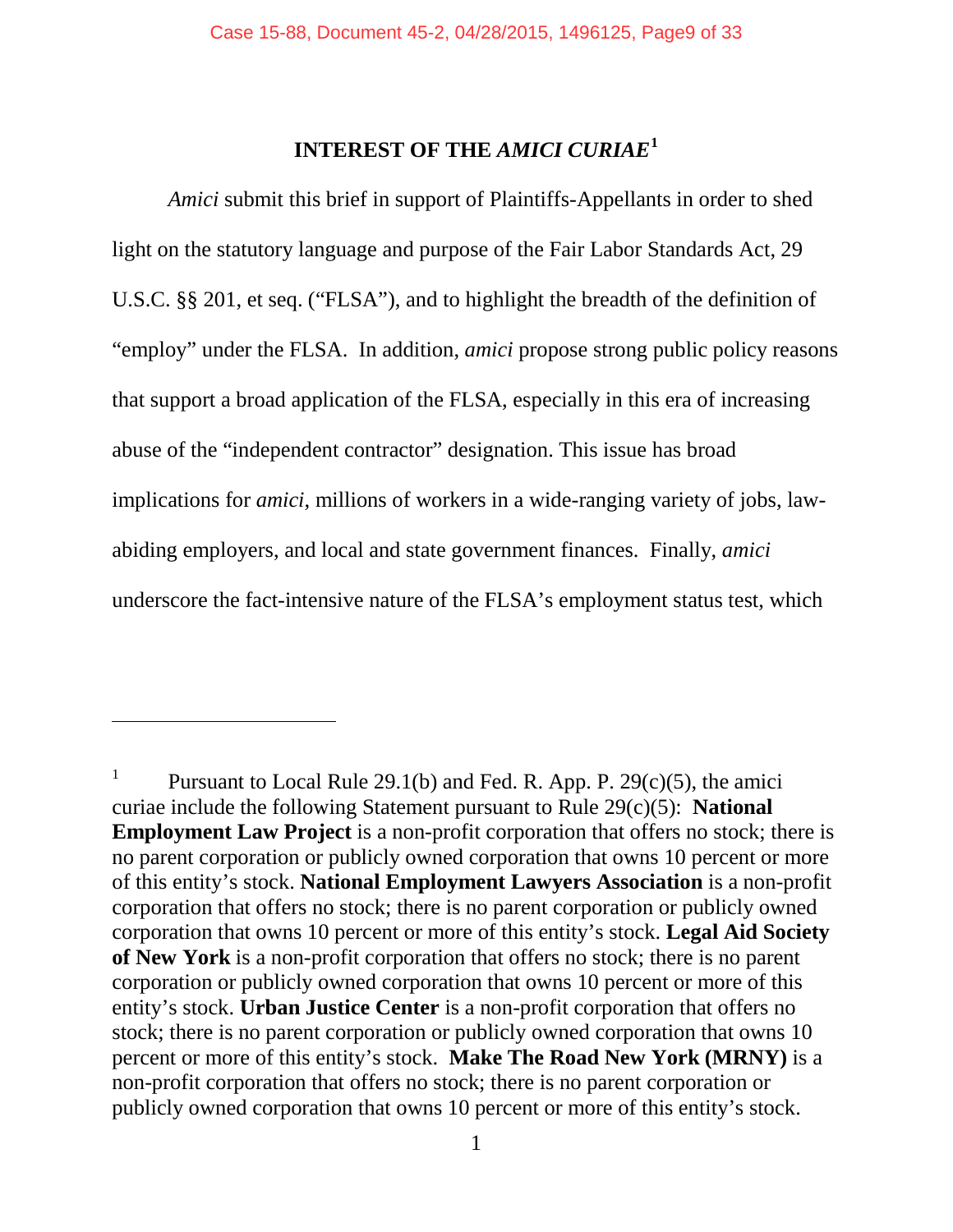involves mixed questions of law and fact such that here, the question was not appropriate for resolution in the Defendants' favor on summary judgment.

The National Employment Law Project (NELP) is a non-profit legal organization with 45 years of experience advocating for the employment and labor rights of low-wage and unemployed workers. NELP seeks to ensure that all employees, and especially the most vulnerable ones, receive the full protection of labor standards laws, and that employers are not rewarded for skirting those basic rights. NELP's areas of expertise include the workplace rights of nonstandard workers under state and federal employment and labor laws, with an emphasis on wage and hour rights. NELP has litigated directly and participated as amicus in numerous cases and has provided Congressional testimony addressing the issue of employment and independent contractors under the Fair Labor Standards Act and state labor standards.

The National Employment Lawyers Association (NELA) is the largest professional membership organization in the country comprised of lawyers who represent workers in labor, employment and civil rights disputes. Founded in 1985, NELA advances employee rights and serves lawyers who advocate for equality and justice in the American workplace. NELA and its 69 circuit, state, and local affiliates have a membership of over 4,000 attorneys who are committed to working on behalf of those who have been illegally treated in the workplace.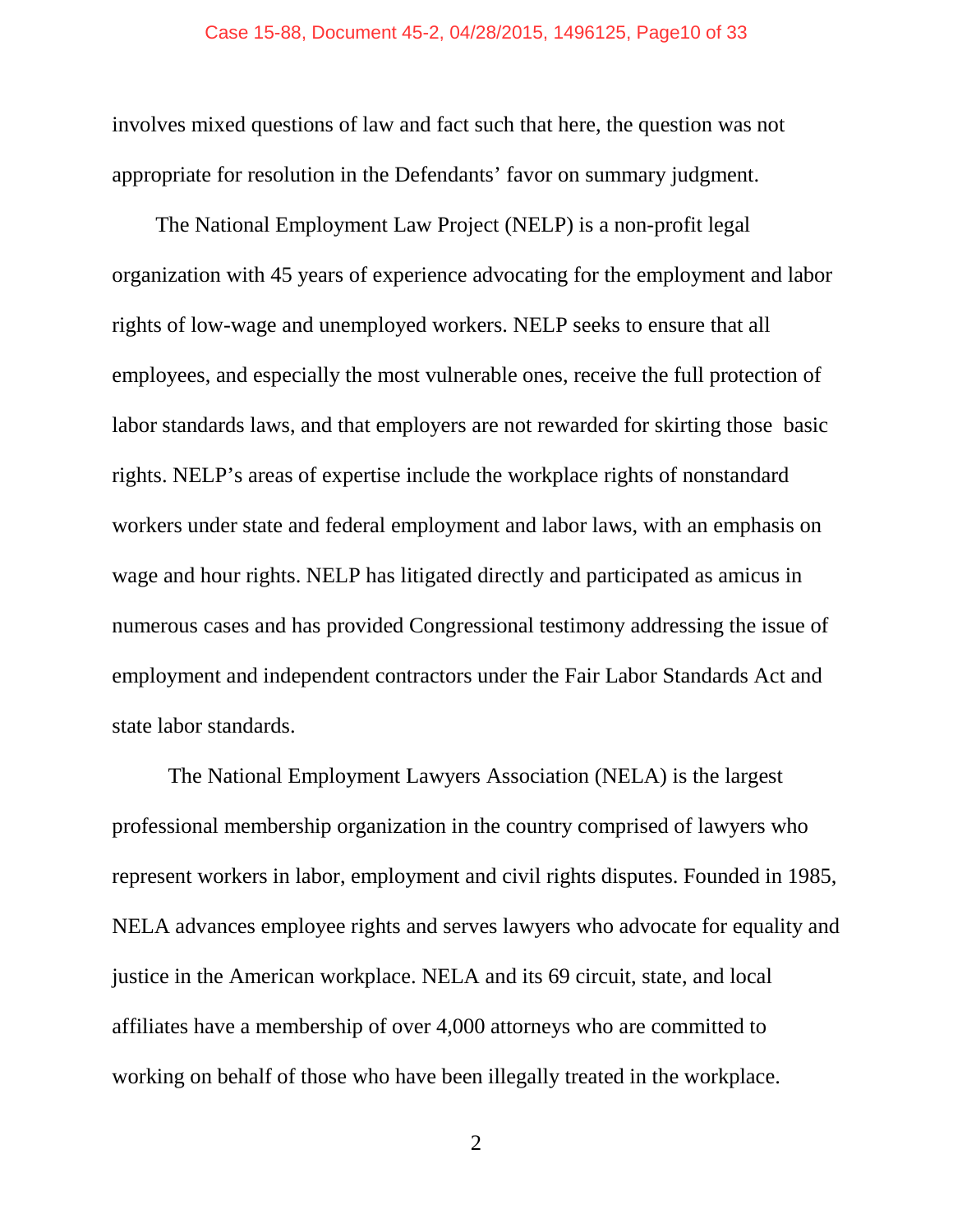NELA's members litigate daily in every circuit, affording NELA a unique perspective on how the principles announced by the courts in employment cases actually play out on the ground. NELA strives to protect the rights of its members' clients, and regularly supports precedent-setting litigation affecting the rights of individuals in the workplace.

The Legal Aid Society is the oldest and largest provider of legal assistance to low-income families and individuals in the United States. The Society's Civil Practice operates trial offices in all five boroughs of New York City providing comprehensive legal assistance to low-income clients. The Society's Employment Law Unit represents low-wage workers in employment-related matters including claims for unpaid wages. The Unit conducts litigation, outreach, and advocacy efforts on behalf of clients to assist the most vulnerable workers in New York City, among them, workers who are misclassified as independent contractors. In particular, the Unit has represented many car service drivers who, because of employer misclassification, experience severe wage theft and other forms of exploitation at work.

Founded in 1984, the Urban Justice Center is a New York City-based nonprofit organization that provides legal services, advocacy and outreach to the City's most vulnerable residents on issues relating to homelessness, housing, public benefits, mental health, domestic violence and workers' rights, among

<sup>3</sup>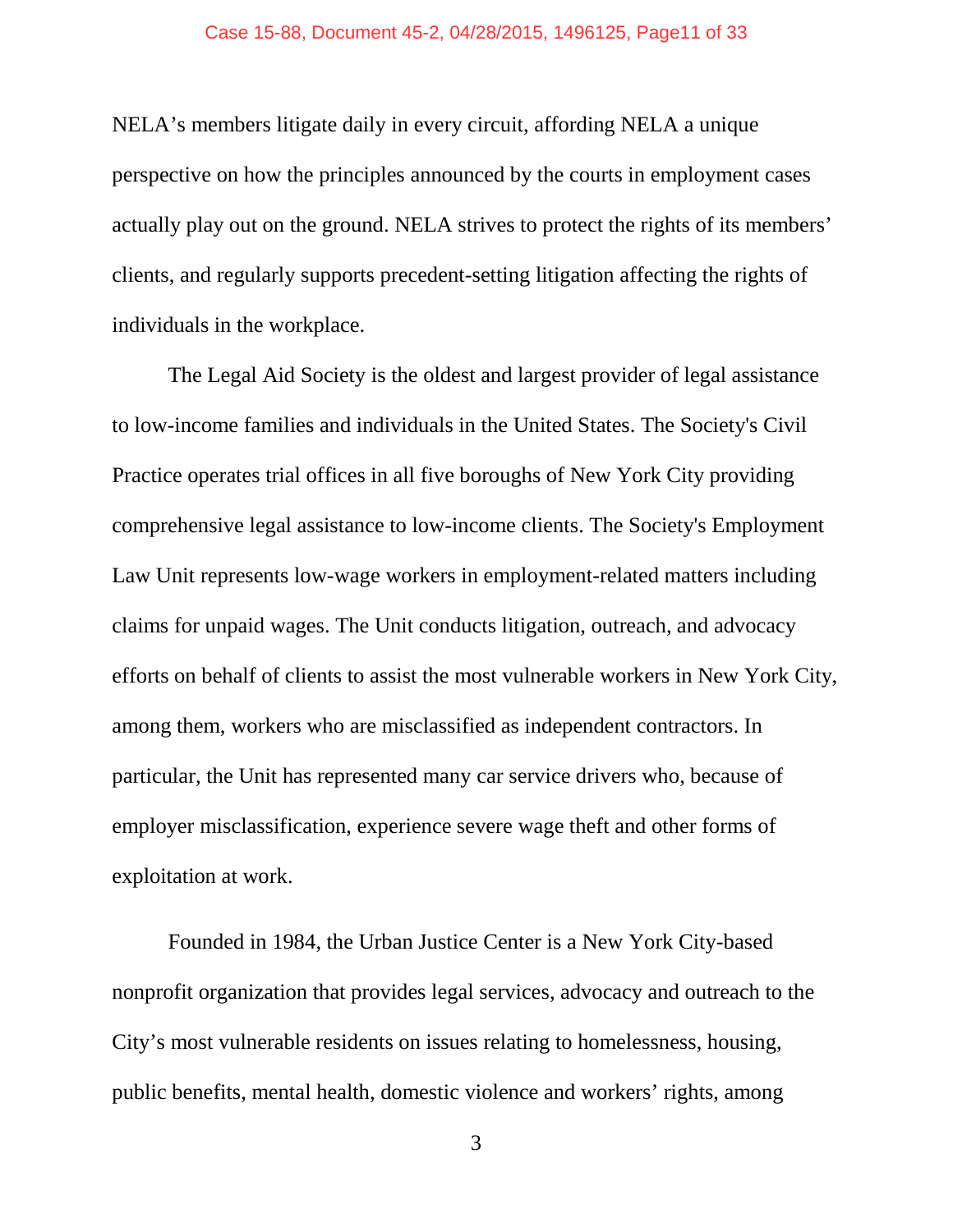others. The Urban Justice Center represents many low income workers who have been misclassified as independent contractors and denied their rights to a minimum wage and overtime wages. The negative effects of misclassification of the workers we represent are evident in our clients' struggles to obtain unemployment insurance when they are dismissed from their job without cause or workers compensation insurance when they are injured on the job. Moreover, the Urban Justice Center currently represents several black car drivers who have also been misclassified as independent contractors and have been denied their rights under the Fair Labor Standards Act and the New York Labor Law such as the Plaintiff-Appellants in this case. Therefore, the outcome of this case and the Second Circuit's decision may affect current and future clients of the Urban Justice Center who rightfully seek to be recognized as employees and provided with the full protections of the Fair Labor Standards Act and New York Labor Law. The proper resolution of this case is therefore a matter of substantial interest to the Urban Justice Center and its clients.

Make the Road New York (MRNY) is a non-profit membership organization with over 17,000 low income members dedicated to promoting equal rights and economic and political opportunity for low-income New Yorkers through community and electoral organizing, leadership development, education, provision of legal services, and strategic policy advocacy. MRNY's Workplace Justice team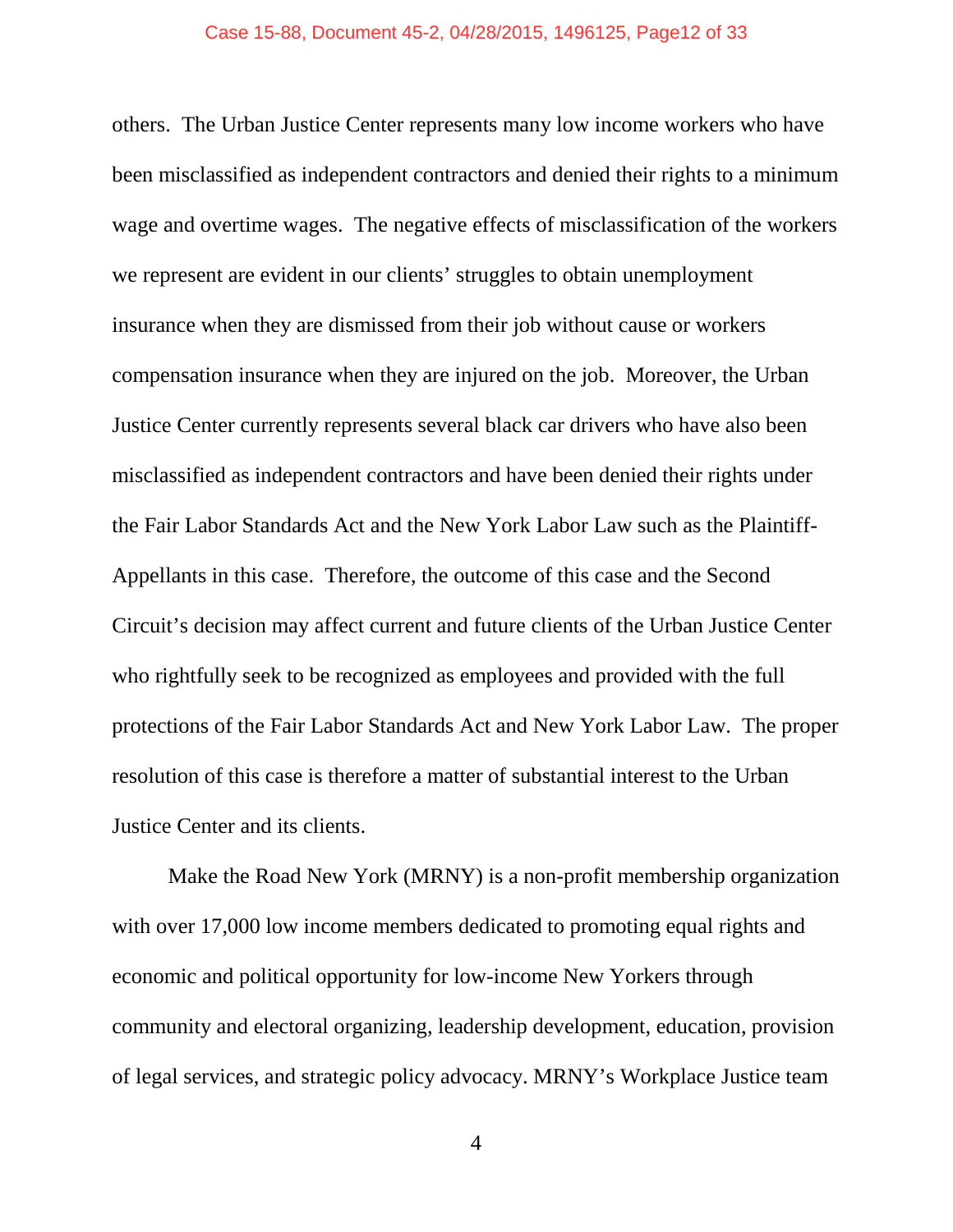represents hundreds of low-wage workers each year to recover unpaid wages and benefits they were denied by exploitative employers and seeks to enforce workers' rights under the labor law. MRNY has developed expertise in enforcement mechanisms of wage and hour laws and legislative reform to enhance protection for workers under state law. Unscrupulous employers increasingly misclassify their workers as independent contractors in order to reduce their labor costs and lower payroll taxes and contributions to government underemployment insurance and workers' compensation funds. As a result, workers are denied their most basic rights as employees under the law, including their right to premium pay for overtime for those who work the longest hours, and other protections under core anti-discrimination and health and safety laws. Workers in low-wage industries like janitors, home-care, warehouse and construction workers are particularly vulnerable. MRNY is committed to ensuring that companies are held responsible for their obligations to their worker employees and are not allowed to evade them by deliberately misclassifying them as independent contractors.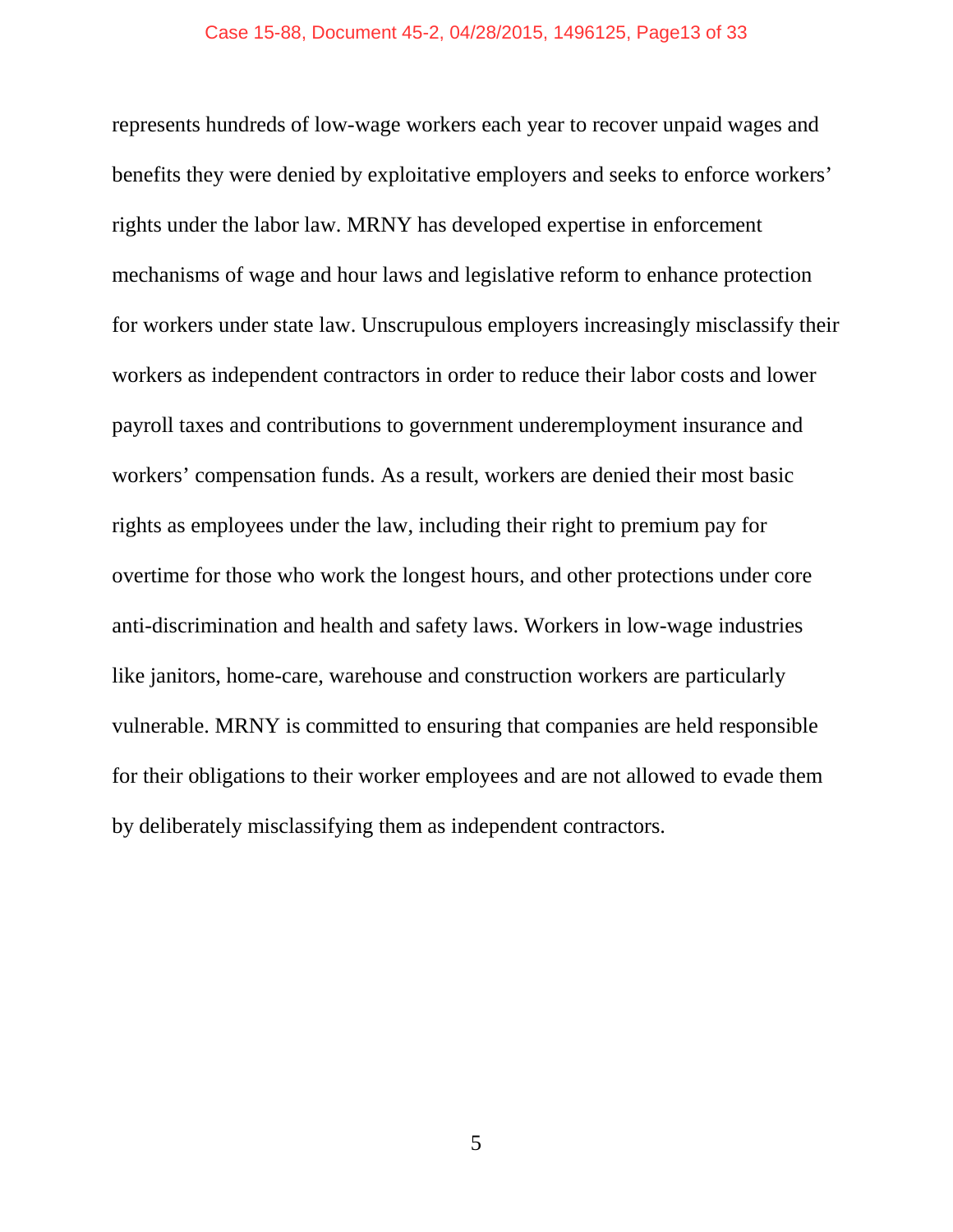#### <span id="page-13-0"></span>**STATEMENT OF THE ISSUES AND SUMMARY OF ARGUMENT**

This summary judgment decision concerns "over two hundred FLSA opt-in Plaintiffs," who drove black cars for and were classified as "independent contractors" by the Defendants in New York City and the surrounding areas, see Saleem v. Corporate Transp. Grp., Ltd., at  $*1$ ,  $*15$  (S.D.N.Y. Sept. 16, 2014), and who seek unpaid overtime payments under the Fair Labor Standards Act ("FLSA"), 29 U.S.C. §201. Many of these drivers work more than forty hours a week for Defendants but do not receive time-and-a-half for the work they perform as the FLSA requires for employees. There is ample evidence in the record showing that the Plaintiffs meet the broad definition of "employee" under the FLSA as defined in settled Second Circuit law.

Misclassification of workers as independent contractors is a matter of serious public concern as it enables companies like the Defendants to underpay and overwork their workers, lower their labor costs and avoid paying payroll taxes and other insurance premiums, and leaves workers without critical labor protections. The social impact of employers' abuse of the independent contractor designation has caused state and federal governments to lose billions of dollars in unpaid funds. Moreover, the problem of misclassification is compounded when lawabiding employers concoct similar schemes in order to compete. Here, the District Court's decision not only exacerbated this serious problem, but also decided the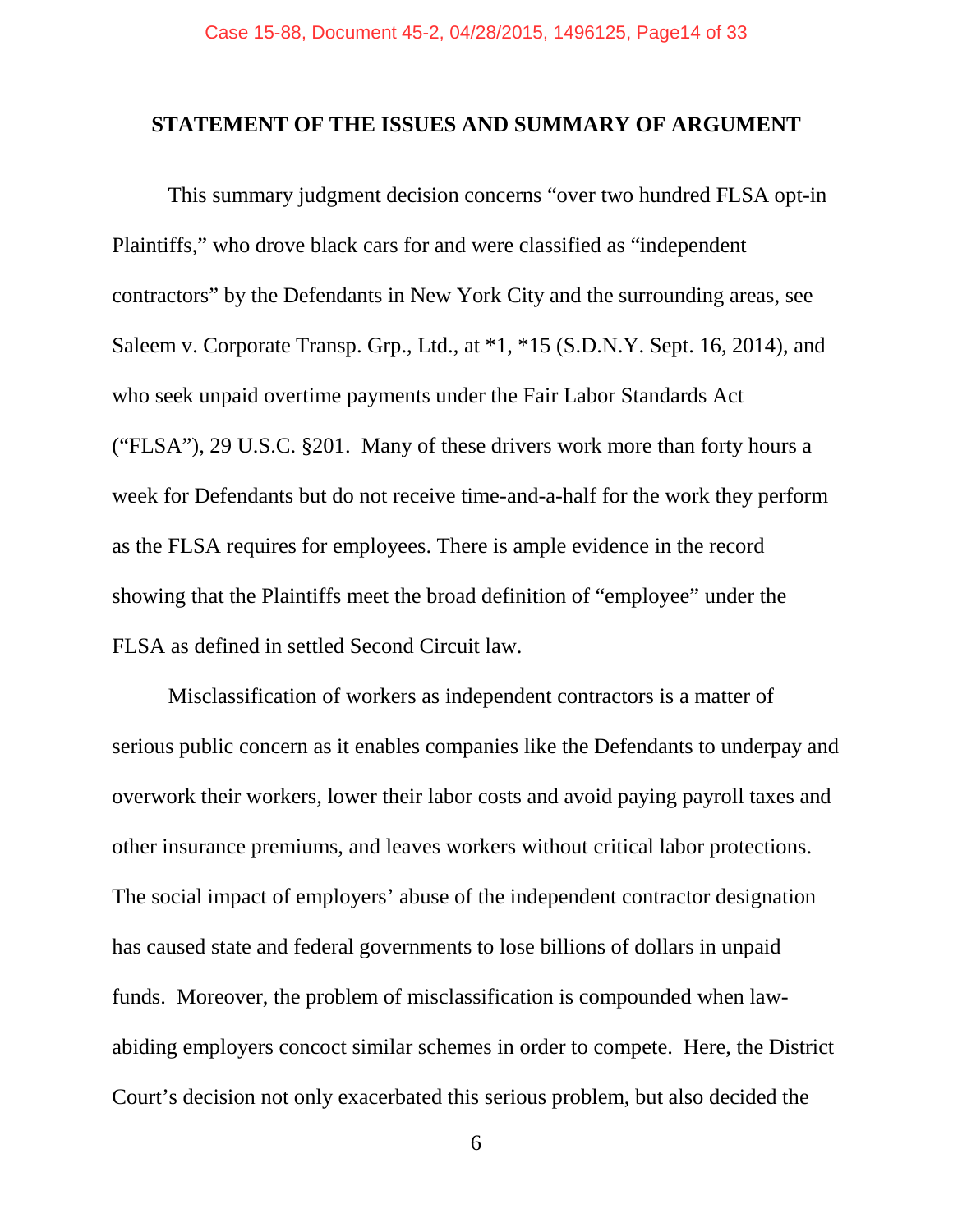#### Case 15-88, Document 45-2, 04/28/2015, 1496125, Page15 of 33

fact-intensive claims in favor of the defendants' summary judgment motion in an entirely inappropriate manner and contrary to law.

The District Court's decision lost sight of the ultimate question at the heart of this case: whether the workers "stand as separate economic entities who [are] in business for themselves." Scantland v. Jeffry Knight, Inc., 721 F.3d 1308, 1313 (11th Cir. 2013) (internal quotation omitted); see also Usery v. Pilgrim Equip. Co., 527 F.2d 1308, 1312 (5th Cir. 1976). Instead, the District Court engaged in a mechanical listing of factors without weighing and balancing their importance to the critical question of whether the worker is actually running his or her own business, independent of the employer's. Such an analysis in contrary to Second Circuit law and to numerous decisions of other courts, finding that where the facts point in different directions with respect to multiple factors, the question of employment status under the FLSA is for a jury to decide.

Moreover, the District Court's results-oriented examination of the factors contravenes Congress's intent to define the scope of "employ" in the FLSA broadly. Thus, the District Court had no right to resolve the issue on summary judgement, and a trial was warranted. For all these reasons, the *amici* urge this Court to reverse the District Court's decision, and remand to allow a jury determination as to whether the workers are in fact employees.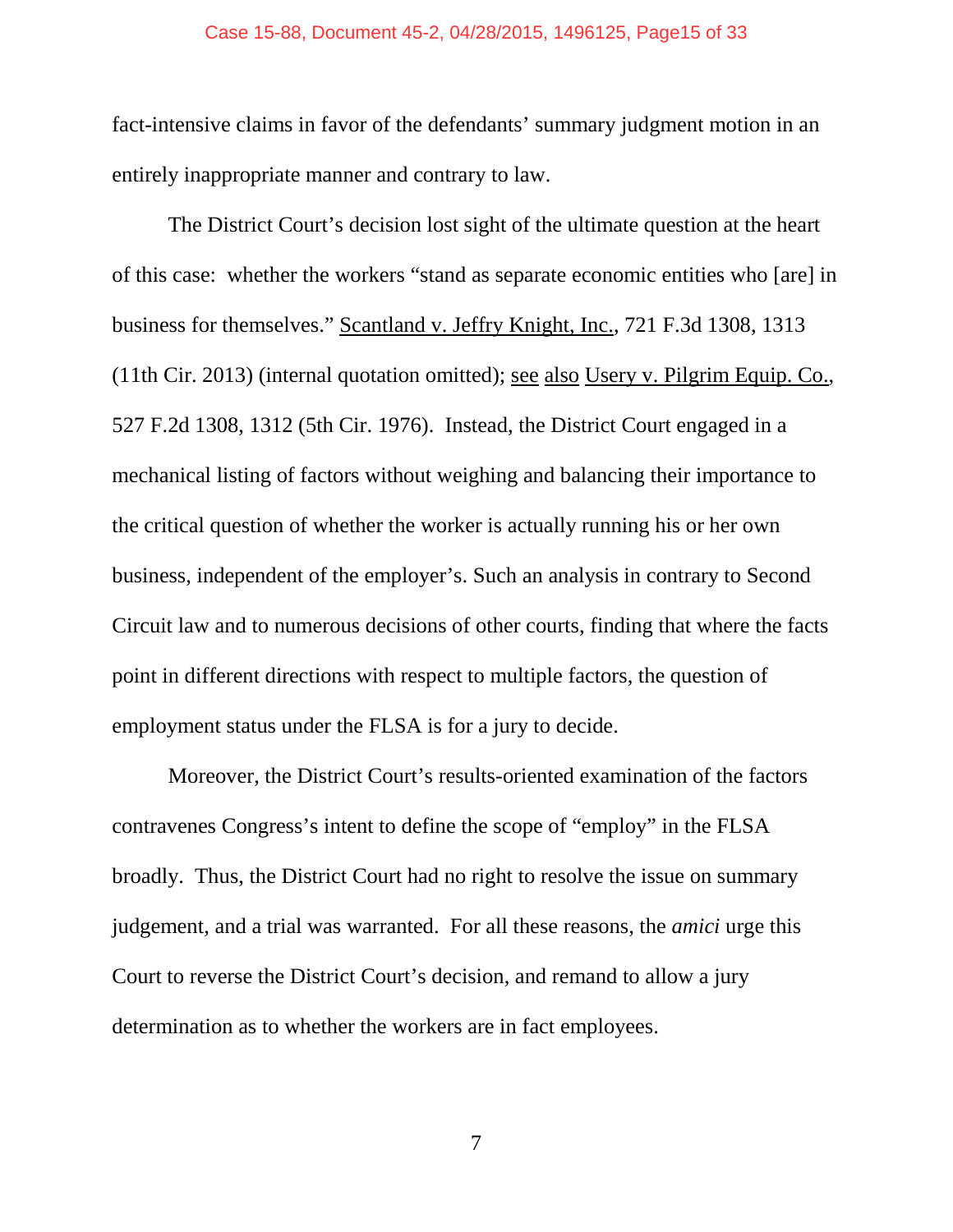# **ARGUMENT**

# <span id="page-15-1"></span><span id="page-15-0"></span>**I. Independent Contractor Misclassification By Defendants and Other Employers Imposes Significant Societal Costs.**

Employer schemes that misclassify workers as independent contractors, such as the one at issue here, are a serious concern in today's economy. Misclassification denies workers the protection of workplace laws, robs the government's unemployment insurance and workers' compensation funds of billions of much-needed dollars, and reduces federal, state, and local tax withholding and revenues. This problem is growing. Between February 1999 and February 2005, the number of workers classified as independent contractors in the United States grew by [2](#page-15-2)5.4 percent.<sup>2</sup> The U.S. Department of Labor's Employment and Training Administration found that the average number of misclassified workers identified per audit more than doubled between 2002 and  $2011$ .<sup>[3](#page-15-3)</sup> Another study commissioned by the U.S. Department of Labor found that

<span id="page-15-2"></span><sup>&</sup>lt;sup>2</sup> U.S. General Accounting Office, Employment Arrangements: Improved Outreach Could Help Ensure Proper Worker Classification, GAO-06-656, App. III. Tbl.4 (2006) (showing changes in size of contingent workforce), *available at*  [http://www.gao.gov/assets/260/250806.pdf.](http://www.gao.gov/assets/260/250806.pdf)

<span id="page-15-3"></span><sup>3</sup> Sarah Leberstein, Independent Contractor Misclassification Imposes Huge Costs on Workers and Federal and State Treasuries: A Survey of Research (2014), at 4, *available at* nelp.org/content/uploads/2015/03/Independent-Contractor-Costs.pdf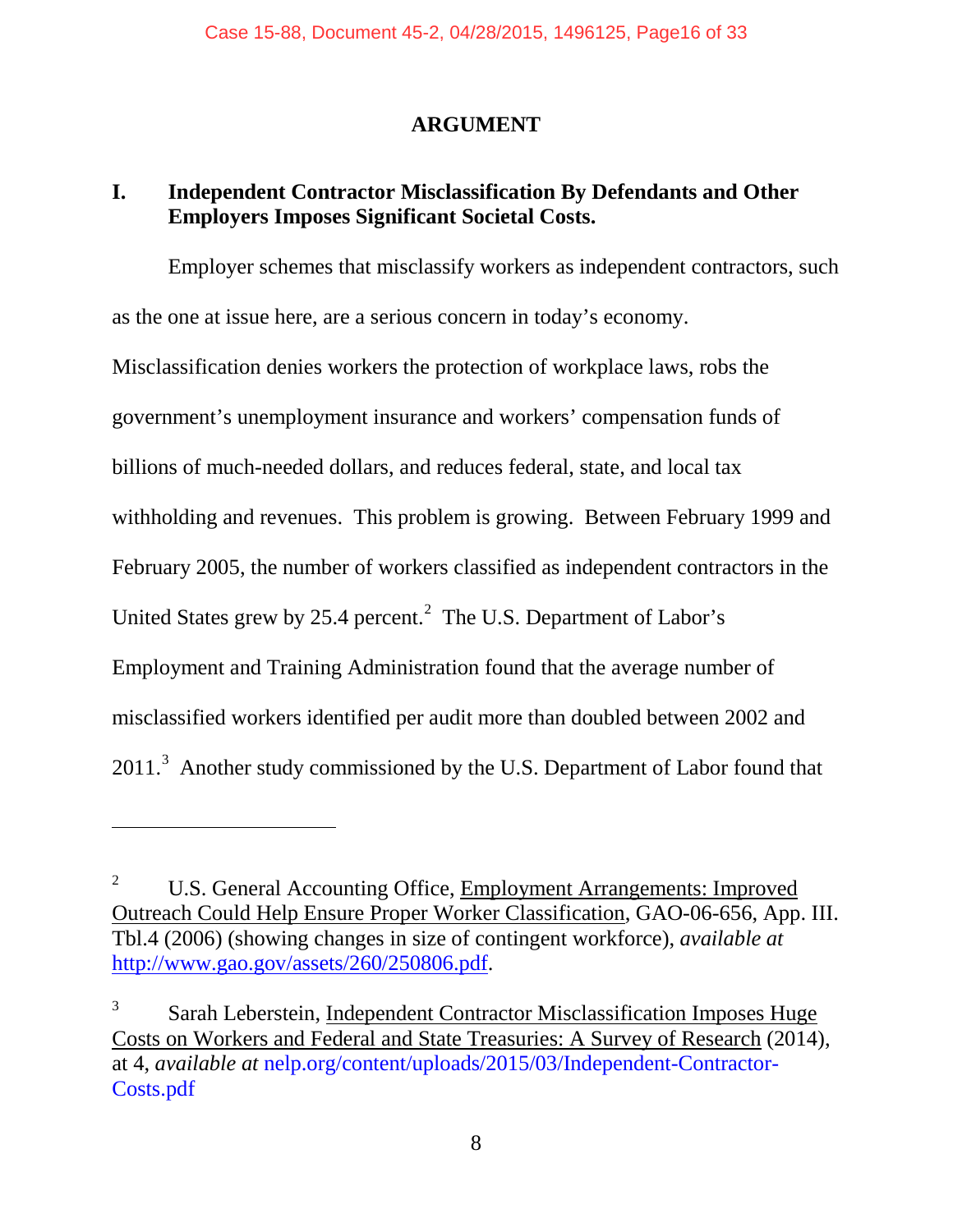up to 30% of audited employers misclassified workers.<sup>[4](#page-16-0)</sup> As the United States Government Accountability Office (GAO) has concluded, "employers have economic incentives to misclassify employees as independent contractors because employers are not obligated to make certain financial expenditures for independent contractors that they make for employees, such as paying certain taxes (Social Security, Medicare, and unemployment taxes), providing workers' compensation insurance, paying minimum wage and overtime wages, or including independent contractors in employee benefit plans."[5](#page-16-1)

The Seventh Circuit recently recognized that "[t]he number of independent contractors in this country is growing" because of the "economic incentives for employers to use independent contractors and [that] there is a potential for abuse in misclassifying employees as independent contractors." Craig v. FedEx Ground Package System, Inc., 2012 WL 2862030, \*7-8 (7th Cir. 2012) (*per curiam*). The Court certified questions regarding the application of state law to the FedEx drivers at issue in that case and the Kansas Supreme Court found that the drivers were in fact misclassified as independent contractors. The Kansas Supreme Court noted

<span id="page-16-0"></span>Lalith de Silva et al., Independent Contractors: Prevalence and Implications for Unemployment Insurance Programs iii (2000), *available at*  [http://wdr.doleta.gov/owsdrr/00-5/00-5.pdf.](http://wdr.doleta.gov/owsdrr/00-5/00-5.pdf)

<span id="page-16-1"></span><sup>5</sup> U.S. General Accounting Office, Employment Arrangements, *supra* note 2, at 25.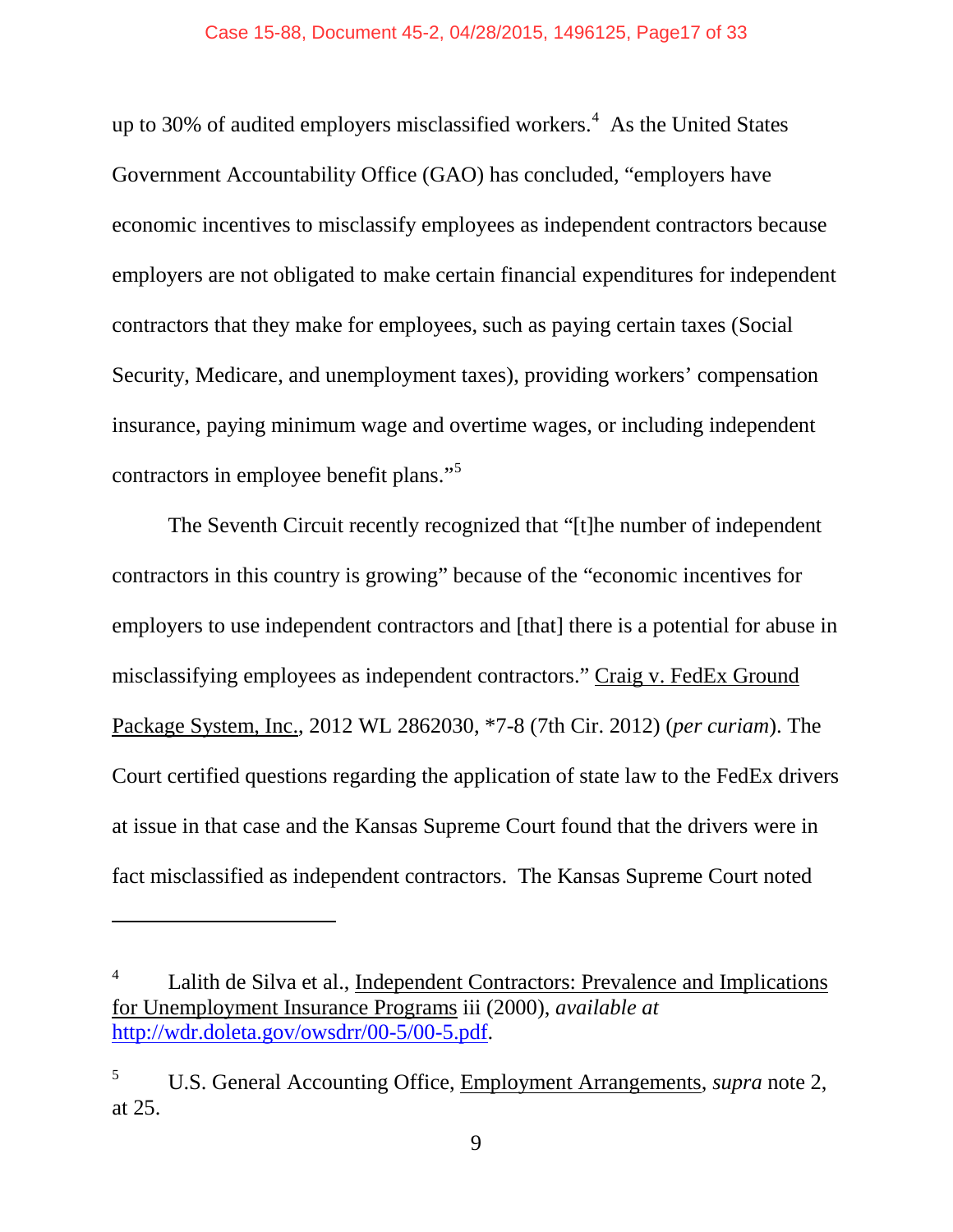that the company admitted to "carefully structur[ing] its drivers' operating agreements so that it could label the drivers as independent contractors in order to gain a competitive advantage, *i.e.,* to avoid the additional costs associated with employees." Craig v. FedEx Ground Package Sys., Inc., 300 Kan. 788, 791 (2014). Thus, the Court recognized that such schemes are harmful not only to workers and the government, but also to those competing businesses who attempt to play by the rules and comply with the law. See also Martin v. Tango's Rest., Inc., 969 F.2d 1319, 1324 (1st Cir. 1992), as amended (July 31, 1992) (noting that "payment of back wages [under the FLSA], if proved due, is intended to protect complying competitors of the defendants, in addition to making the employee whole"). The same is true in the limousine industry, where many companies classify their drivers as employees and have to pay the associated costs.

Federal and state governments also suffer significant loss of revenues due to independent contractor misclassification, in the form of unpaid and uncollectible income taxes, payroll taxes, and unemployment insurance and workers' compensation premiums. Between 1996 and 2004, \$34.7 billion of federal tax revenues went uncollected due to the misclassification of workers."[6](#page-17-0) The Internal Revenue Service's (IRS) most recent estimates of misclassification costs are a \$54

<span id="page-17-0"></span>

 $^{6}$  156 Cong. Rec. S7135-01, S7136 (daily ed. Sept. 15, 2010).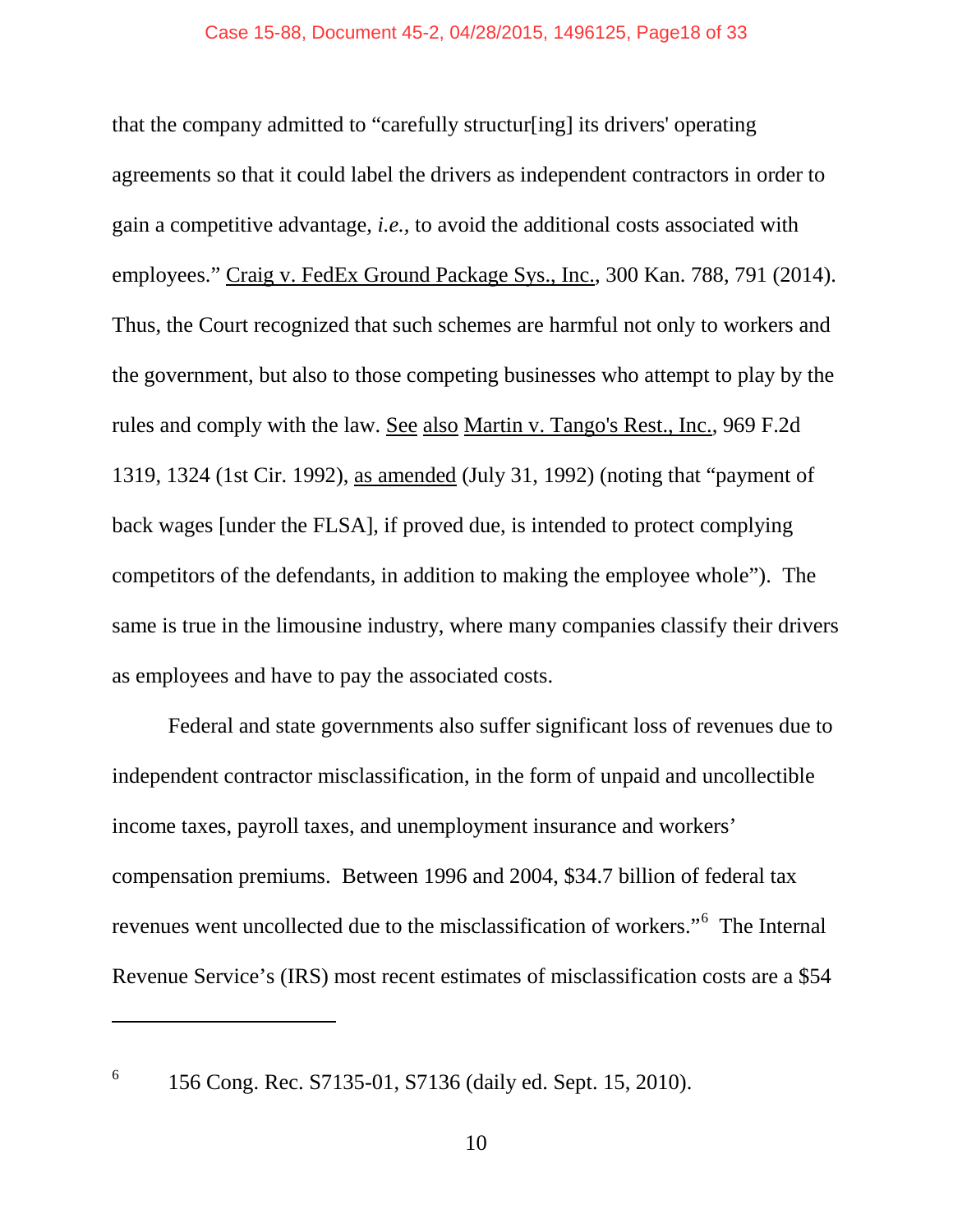billion underreporting of employment tax, and losses of \$15 billion in unpaid FICA taxes and unemployment insurance taxes.<sup>[7](#page-18-0)</sup> Misclassification of this magnitude exacts an enormous toll: researchers found that misclassifying just one percent of workers as independent contractors would cost unemployment insurance trust funds \$19[8](#page-18-1) million annually.<sup>8</sup>

State governments also lose hundreds of millions of dollars in unemployment insurance, workers' compensation, and general income tax revenues due to independent contractor misclassification.<sup>[9](#page-18-2)</sup> Here in New York, where many of the black car drivers in this case perform their work, misclassification of workers resulted in more than \$175 million of unpaid unemployment taxes per year.<sup>[10](#page-18-3)</sup> Data shows that as much as  $10\%$  of the state's private sector workforce across a number of industries may be misclassified as independent contractors. Id. at 5. In 2010 alone, New York State's Joint

 $\overline{\phantom{a}}$ 

<span id="page-18-0"></span> $7$  Treasury Inspector General for Tax Administration, While Actions Have Been Taken to Address Worker Misclassification, an Agency-Wide Employment Tax Program and Better Data Are Needed, 2009-30-035 (2009), *available at*  [http://www.treasury.gov/tigta/auditreports/2009reports/200930035fr.pdf.](http://www.treasury.gov/tigta/auditreports/2009reports/200930035fr.pdf)

<span id="page-18-1"></span><sup>8</sup> De Silva, *supra* note 4, at iv.

<span id="page-18-2"></span><sup>9</sup> Leberstein, *supra* note 3, at 2-5.

<span id="page-18-3"></span> $10$  Linda H. Donahue et al., The Cost of Worker Misclassification in New York State 10 (2007), *available at* http://digitalcommons.ilr.cornell.edu/reports/9/.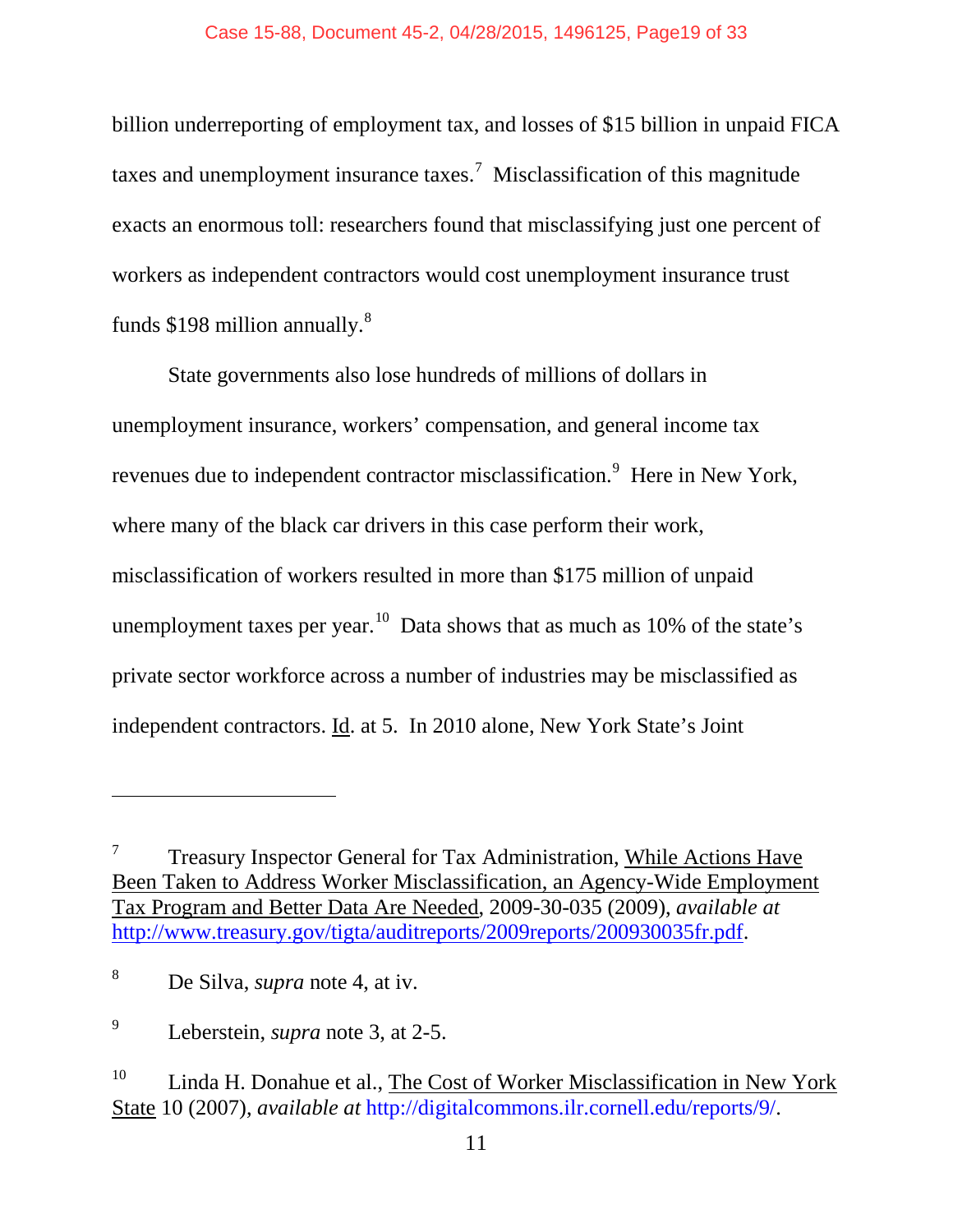Enforcement Task Force on Employee Misclassification (JETF) identified over 18,500 instances of employee misclassification, discovered over \$314 million in unreported wages, assessed over \$10.5 million in unemployment taxes, over \$2 million in unpaid wages and over \$800,000 in workers' compensation fines and penalties.[11](#page-19-0) Indeed, a growing number of states have called attention to the increasing problem of independent contractor misclassification by creating interagency task forces and committees to study the problem. California, for example, found that 29 percent of audited employers had misclassified workers, a figure amounting to \$137 million in lost income taxes.<sup>[12](#page-19-1)</sup> A 2009 report by the Ohio Attorney General found that the state lost between \$12 million and \$100 million in unemployment payments, between \$60 million and \$510 million in workers' compensation premiums, and between \$21 million and \$248 million in

 $\overline{\phantom{a}}$ 

<span id="page-19-0"></span><sup>&</sup>lt;sup>11</sup> New York's Joint Enforcement Task Force February 2011 Report at 2, *available at*:http://www.labor.ny.gov/ui/PDFs/2011%202011%20Misclassification%20Repo rt%20to%20the%20Governor%20(4)%20(2).pdf.

<span id="page-19-1"></span><sup>&</sup>lt;sup>12</sup> Tax audits conducted by California's Employment Development Department (EDD) from 2006 to 2008 identified 39,494 previously unreported employees. During this 3-year period, EDD recovered \$137,563,940 in payroll tax assessments. See California Employment Development Department, Annual Report: Fraud Deterrence and Detection Activities 20 (2009), *available at*  [http://www.edd.ca.gov/pdf\\_pub\\_ctr/report2009.pdf.](http://www.edd.ca.gov/pdf_pub_ctr/report2009.pdf)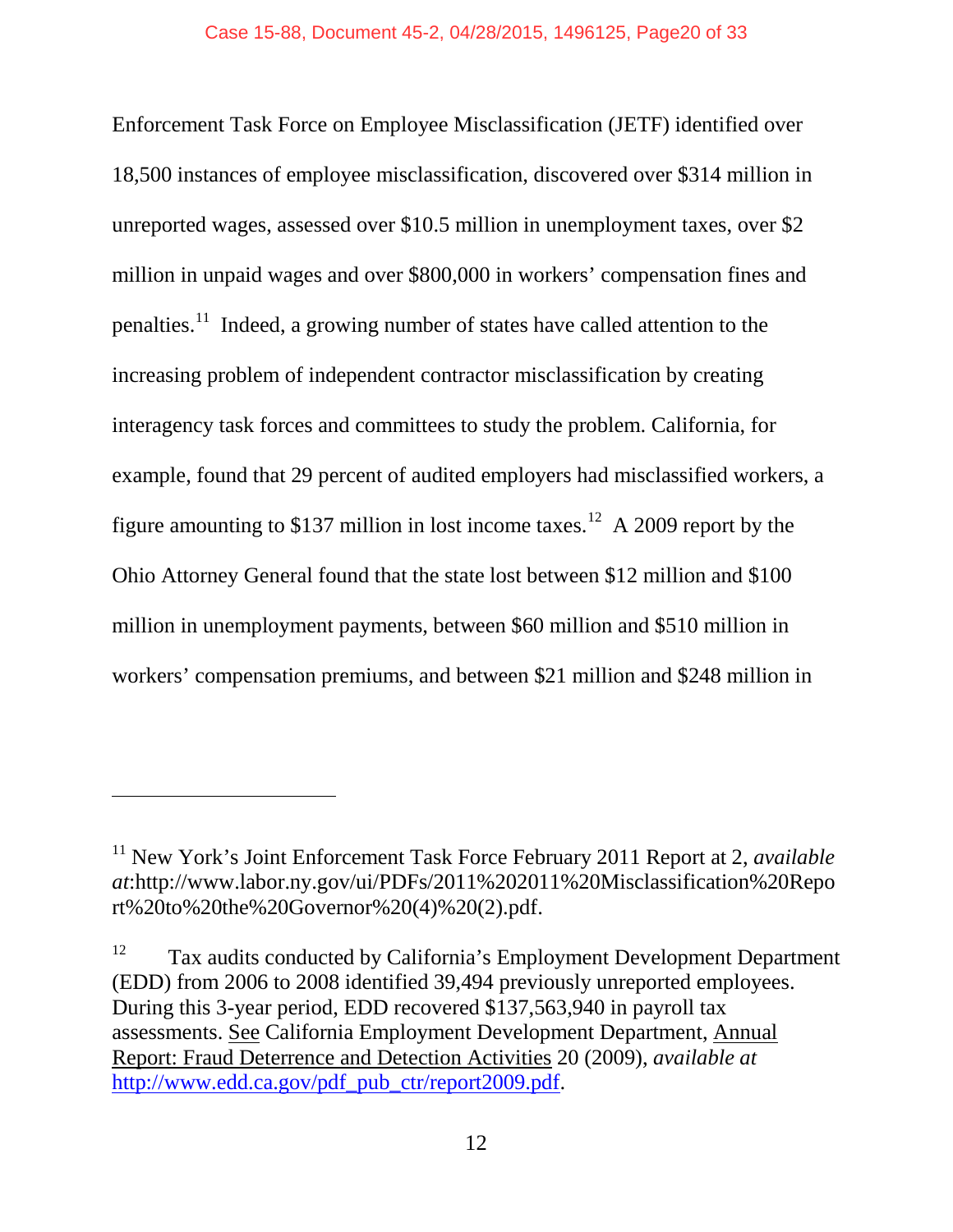foregone state income tax revenues.<sup>13</sup> Permitting such schemes to continue permits the wage standards floor to drop, and costs the states billions of dollars in lost payroll and tax revenue. Thus, the stakes are too high for courts to permit employers to simply label workers as independent contractors, without a robust assessment of the economic reality of the facts applied to the law, as the District Court did here.

## <span id="page-20-0"></span>**II. The District Court Lost Sight Of The Ultimate Inquiry Under the FLSA: Whether the Workers are in Business for Themselves.**

The Fair Labor Standards Act is a remedial statute, designed to address worker exploitation and to serve that purpose, Congress broadly defined "employ" to require most worksites and workers to be covered by the FLSA. See U.S. v. Rosenwasser, 323 U.S. 360, 362-63 (1945) ("A broader or more comprehensive coverage of employees . . . would be difficult to frame"). Thus, the existence of an employment relationship turns on whether a worker operates an independent business or is instead performing services that are economically integrated into another's business. When viewed through this lens it seems clear that the District Court should not have determined the issue as a matter of law in this case, given

<span id="page-20-1"></span><sup>&</sup>lt;sup>13</sup> Richard Cordray, Report of the Ohio Attorney General on the Economic Impact of Misclassified Workers for State and Local Governments in Ohio (2009), *available at* http://www.faircontracting.org/PDFs/prevailing\_wage/Ohio\_on\_ Misclassification.pdf.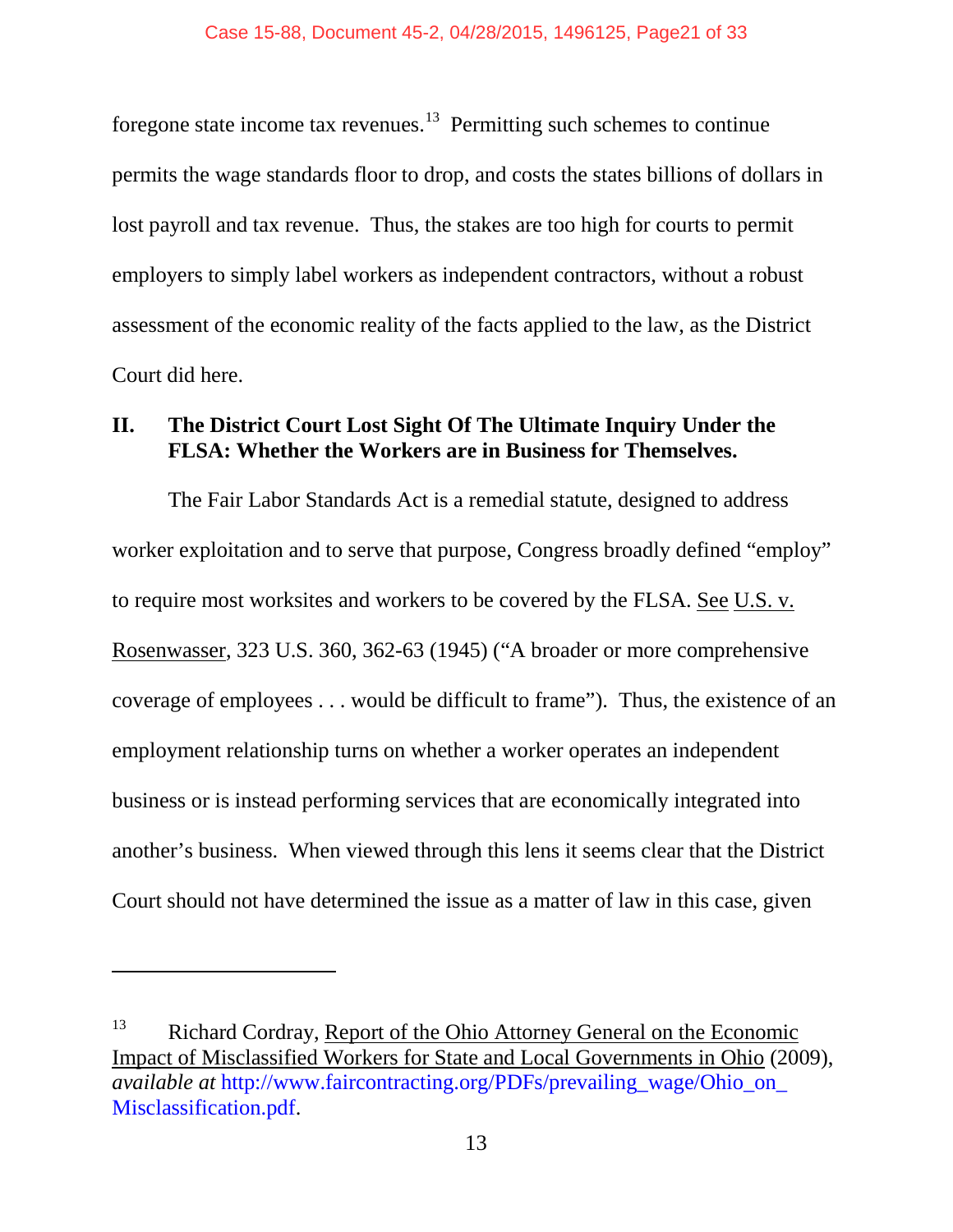the numerous facts showing that the Plaintiffs' were not truly running an independent business separate from the Defendants' car service business.

The FLSA defines "employer" to include "any person acting directly or indirectly in the interest of an employer in relation to an employee," 29 U.S.C. §203(d), and "employee" as "any individual employed by an employer," 29 U.S.C.  $203(e)(1)$ . The FLSA further defines "employ" to "include [] to suffer or permit to work." 29 U.S.C. § 203(g). The "suffer or permit" standard does not simply make the scope of employment relationships covered by the FLSA more broad than those covered by the common law control test; the Act's definition of 'employee' is "'the broadest definition that has ever been included in any one act.'" United States v. Rosenwasser, 323 U.S. 360, 363 n.3 (1945) (quoting the FLSA's principal sponsor, Senator Hugo Black, 81 Cong. Rec. 7657 (1937)); see also Keller v. Miri Microsystems LLC, 2015 WL 1344617, \*1 (6th Cir. Mar. 26, 2015) ("The FLSA's definition of 'employee' is strikingly broad and stretches the meaning of 'employee' to cover some parties who might not qualify as such under a strict application of traditional agency law principles").

Indeed, Congress chose this expansive definition with the specific purpose of including relationships not considered "employment" at common law, which inquired only whether the alleged employer had the "right to control the manner and means by which the product is accomplished" for purposes of tort liability.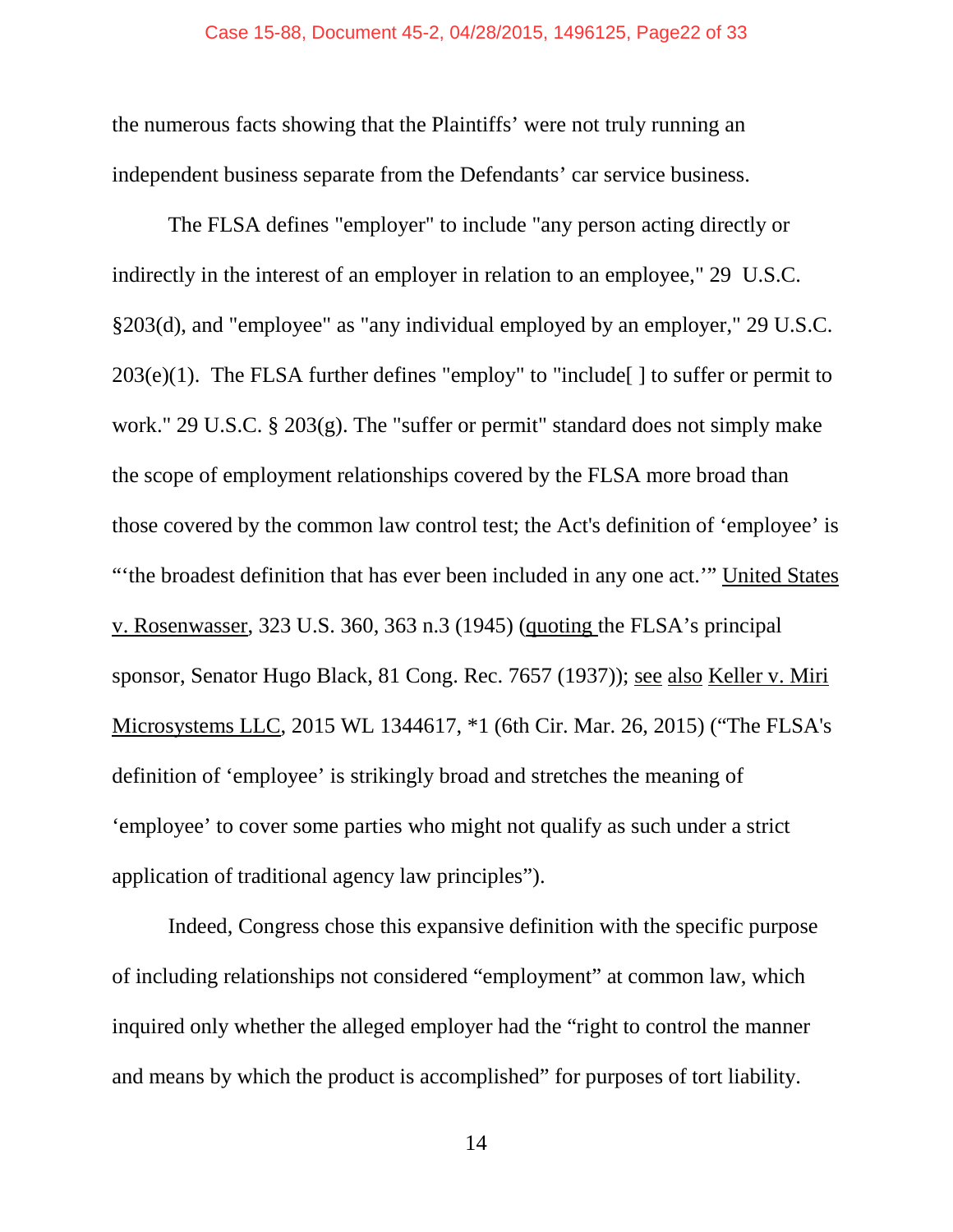Community for Creative Non-Violence v. Reid, 490 U.S. 730, 751-52 (1989); Walling v. Portland Terminal Co., 330 U.S. 149, 152 (1947). Thus, the Supreme Court "has consistently construed the Act 'liberally to apply to the furthest reaches consistent with congressional direction,' recognizing that broad coverage is essential to accomplish the [Act's] goal . . . ." Tony & Susan Alamo Found. v. Sec'y of Labor, 471 U.S. 290, 296 (1985) (quoting Mitchell v. Lublin, McGaughy & Assocs., 358 U.S. 207, 211(1959)) (internal citation omitted); see Tenn. Coal, Iron & R.R. Co. v. Muscoda Local No. 123, 321 U.S. 590, 597 (1944); 29 U.S.C. §202 (congressional policy behind enactment of FLSA was elimination of substandard working conditions); Bailey v. TitleMax of Georgia, Inc., 776 F.3d 797, 800 (11th Cir. 2015) ("[T]he goal of the FLSA is to counteract the inequality of bargaining power between employees and employers").

"The purpose of the Act is to protect employees from low wages and long hours, and to free commerce from the interferences arising from the production of goods under conditions that were detrimental to the health and well-being of workers." Sec'y of Labor, U.S. Dep't of Labor v. Lauritzen, 835 F.2d 1529, 1538 (7th Cir. 1987). Thus, "Congress enacted the FLSA 'to correct labor conditions detrimental to the maintenance of the minimum standard of living necessary for health, efficiency, and general well-being of workers.'" Tonak v. Kenwal Steele Corp., 2015 WL 1541806, \*1 (E.D. Mich. Apr. 7, 2015) (quoting Keller, in 2015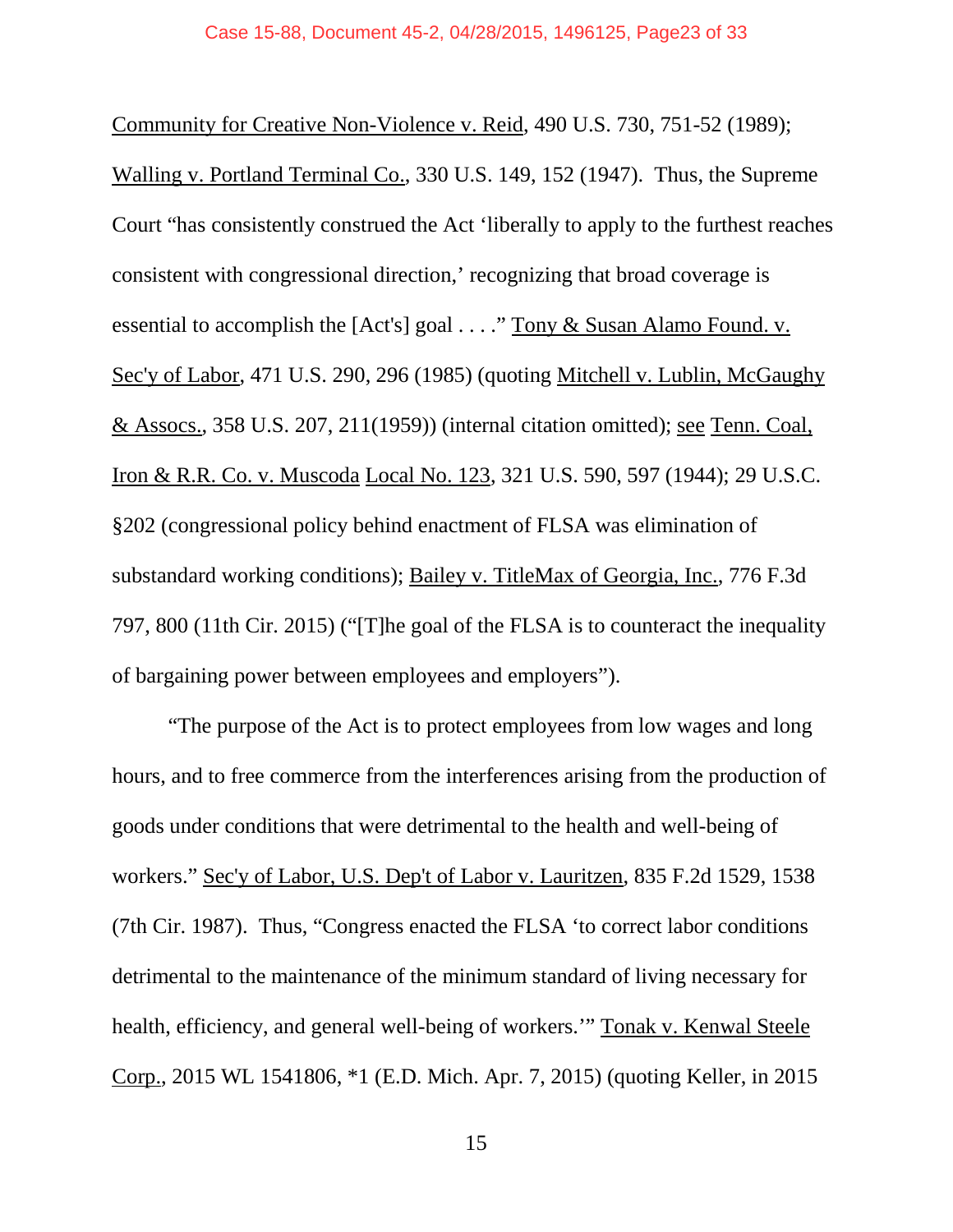WL 1344617,  $*3$ ). With these remedial considerations in mind, courts in this Circuit have recognized that "the ultimate concern of a court's economic reality inquiry is the economic dependence of the putative employee on the putative employer; that is whether, as a matter of economic reality, the workers depend upon someone else's business for the opportunity to render service or are in business for themselves." Godoy v. Rest. Opportunity Ctr. of New York, Inc., 615 F. Supp. 2d 186, 193 (S.D.N.Y. 2009) (internal quotation omitted); see also McGuiggan v. CPC Int'l, Inc., 84 F. Supp. 2d 470, 479-80 (S.D.N.Y. 2000) (noting that "[i]f the Plaintiffs were in business for themselves, they were not employees; If they were economically dependent on and within the direct control of [defendant], they were employees").

"Since the test concerns the totality of the circumstances, any relevant evidence may be considered, and mechanical application of the test is to be avoided." Brock v. Superior Care, Inc., 840 F.2d 1054, 1059 (2d Cir. 1988); see also Antenor v. D & S Farms, 88 F.3d 925, 933 (11th Cir. 1996) (urging that employment status "is not determined by a mathematical formula" and that the factors should be viewed "qualitatively to assess the evidence of economic dependence"); Usery, 527 F.2d at 1311 ("No one of these considerations can become the final determinant, nor can the collective answers to all of the inquiries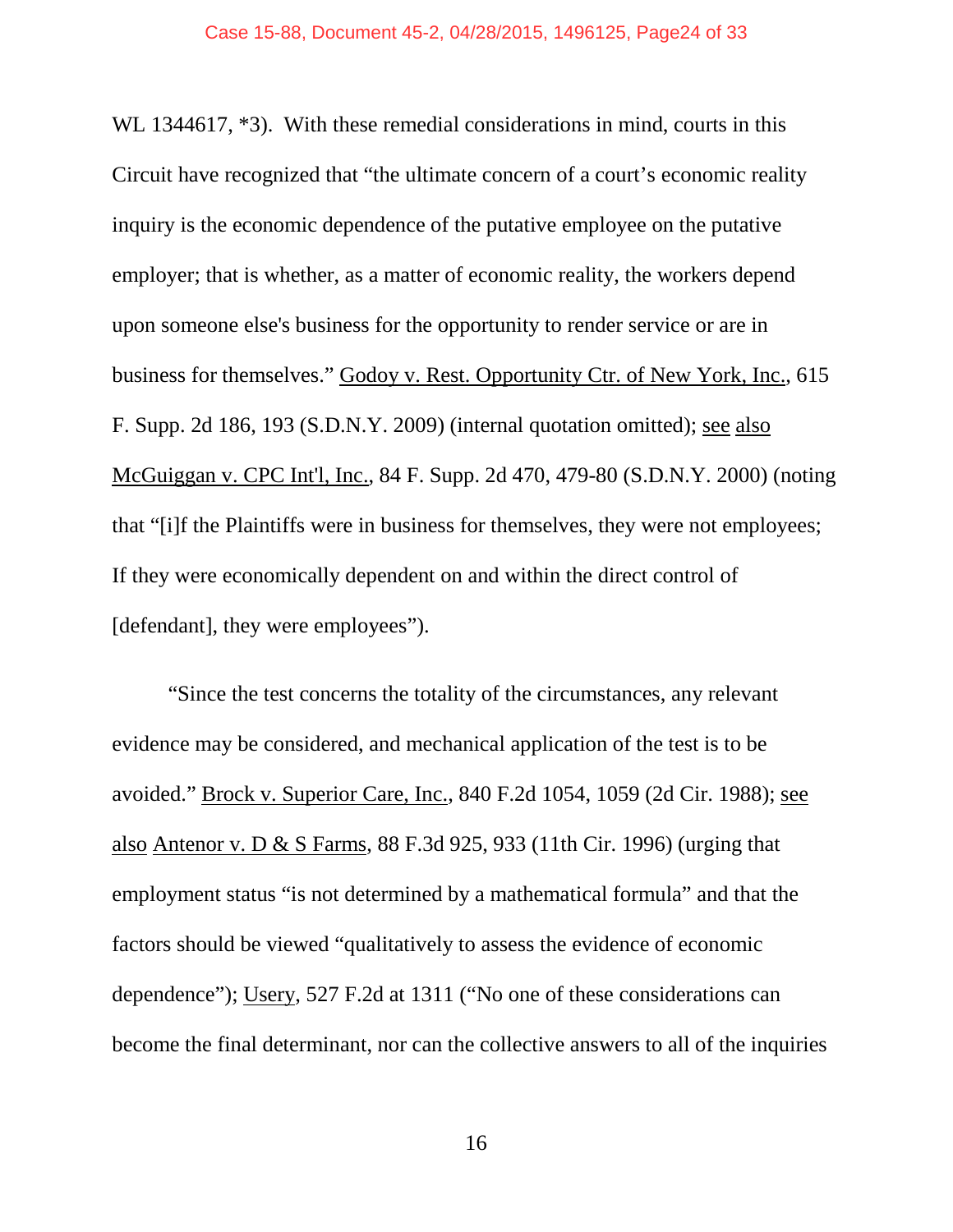#### Case 15-88, Document 45-2, 04/28/2015, 1496125, Page25 of 33

produce a resolution which submerges consideration of the dominant factor– economic dependence").

Here, the District Court plainly lost sight of the central question: whether the drivers can run a business separate and independent from Defendants' business operation. In applying each factor, the Court must consider how and whether that factor assists it in determining that central question, as described below in Section IV. It is clear that the drivers are not in business for themselves, where they perform the central function of Defendants' business by transporting Defendants' customers, they are subject to Defendants' rules and discipline, they are limited in their ability to work for other employers, and they are not able to negotiate their own rates of pay. See Dkt. 39 (Plaintiff-Appellants' Br.) at 9-25.

# <span id="page-24-0"></span>**III. The District Court Ignored Numerous Genuine Issues of Material Fact With Respect to Multiple Factors, All of Which Counsel in Favor of Leaving the Fact-Intensive Employment Status Question to a Jury.**

Numerous courts to consider the employee-status question under the FLSA's economic realities test have found that a Court abuses its discretion by deciding that workers are independent contractors and not employees as a matter of law, where the facts point in both directions. Indeed, there is increasing acknowledgement among the federal courts that such fact-intensive decisions are more appropriately decided by a jury and that the court should not decide employment status as a matter of law in the face of conflicting evidence because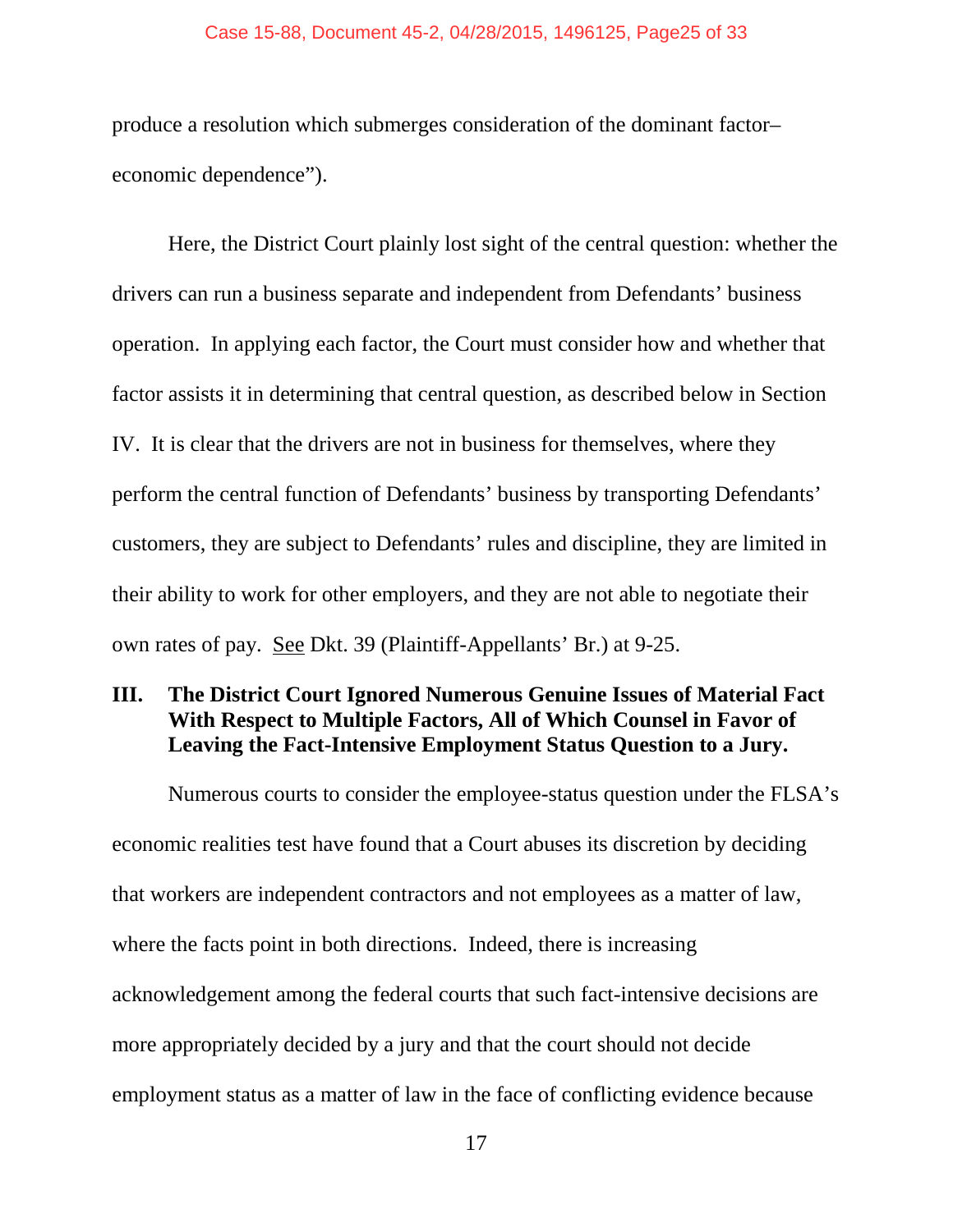"[a] fact-bound approach calling for the balancing of incommensurables, an approach in which no ascertainable legal rule determines a unique outcome, is one in which the trier of fact plays the principal part." Sec'y of Labor v. Lauritzen, 835 F.2d 1529, 1542 (7th Cir.1987) (Easterbrook, J., concurring). Thus courts have increasingly recognized that while "the 'ultimate conclusion as to whether the workers are employees or independent contractors' is one of law, . . . drawing of inferences from subordinate to 'ultimate' facts is a task for the trier of fact—if, under the governing legal rule, the inferences are subject to legitimate dispute." Narayan v. EGL, Inc., 616 F.3d 895, 901 (9th Cir. 2010) (quoting Lauritzen, 835 F.2d at 1543). This is particularly true here, where the workers have elected to invoke their right to a jury trial. Hana Fin., Inc. v. Hana Bank, 135 S. Ct. 907, 911 (2015) ("[W]hen a jury trial has been requested and when the facts do not warrant entry of summary judgment or judgment as a matter of law, the question … must be decided by a jury").

The Supreme Court has recognized that "FLSA claims typically involve complex mixed questions of fact and law." Barrentine v. Arkansas–Best Freight Sys., 450 U.S. 728, 743 (1981); see also Lilley v. BTM Corp., 958 F.2d 746, 750 n. 1 (6th Cir.1992) ("Whether a FLSA plaintiff is an employee is a mixed question of law and fact"); Lauritzen*,* 835 F.2d at 1542 (Easterbrook, J., concurring) (noting that "if we are to have multiple factors, we should also have a trial" because "[a]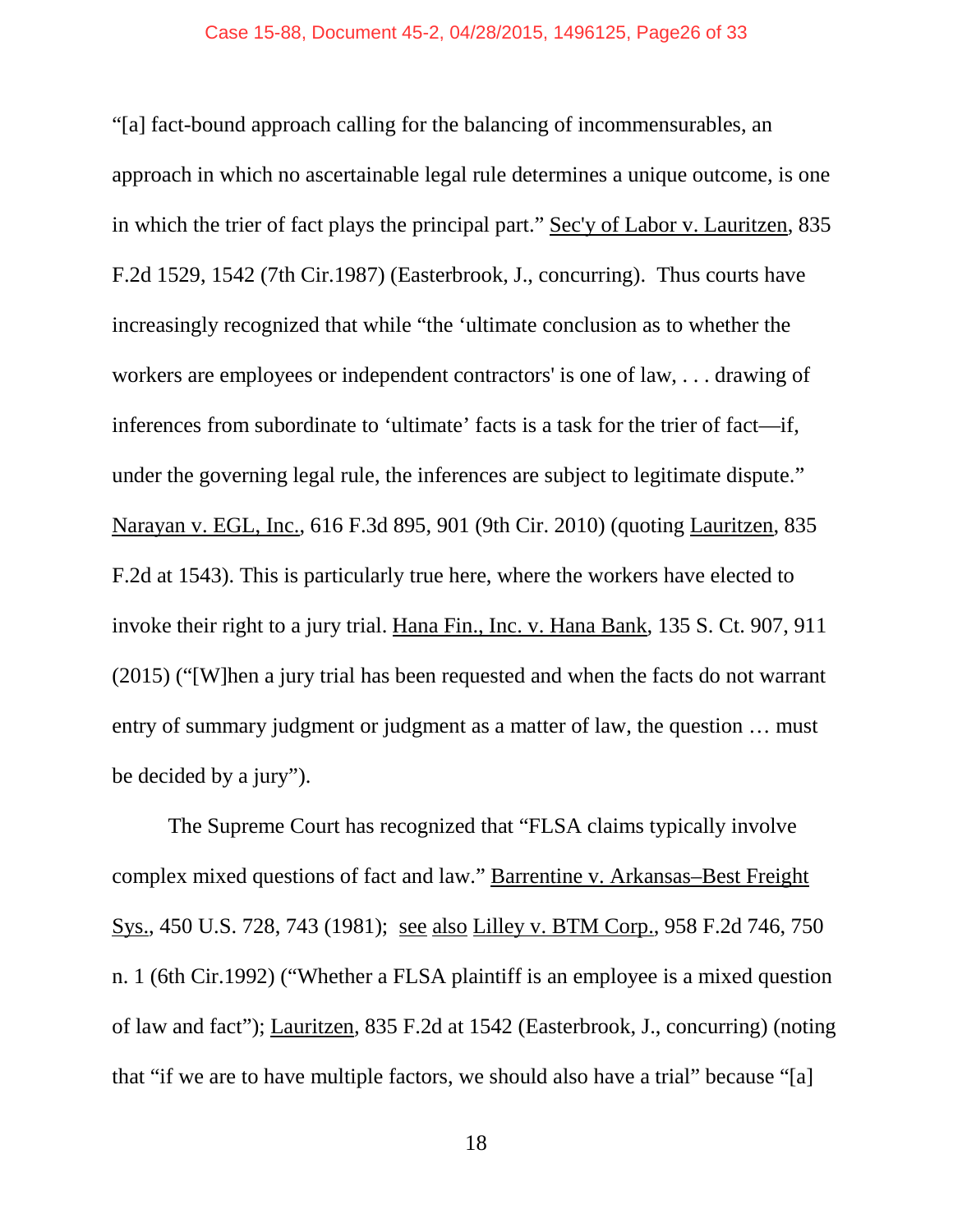fact-bound approach calling for the balancing of incommensurables, an approach in which no ascertainable legal rule determines a unique outcome, is one in which the trier of fact plays the principal part"). Thus, many courts have found such questions appropriate for resolution by a jury. Hana Fin., Inc., 135 S. Ct. at 911 ("[T]he application-of-legal-standard-to-fact sort of question ..., commonly called a 'mixed question of law and fact,' has typically been resolved by juries'") (quoting United States v. Gaudin, 515 U.S. 506, 512 (1995)).

For example, just last month in Keller v. Miri Microsystems LLC, 2015 WL 1344617, \*12 (6th Cir. Mar. 26, 2015), the Sixth Circuit reversed a grant of summary judgment to an employer of satellite-internet technicians who had claimed misclassification under the FLSA where the court concluded that "there are many genuine disputes of fact and reasonable inferences from which a jury could find that Keller was an employee." Similarly, in Scantland v. Jeffry Knight, Inc., 721 F.3d 1308 (11th Cir. 2013), the Eleventh Circuit reversed a grant of summary judgment to a defendant under the FLSA where a class of cable installers alleged they were misclassified as independent contractors and wrongly denied overtime pay. Applying the FLSA's economic realities test, the Scantland court concluded that "[w]hen all the facts are viewed in the light most favorable to the plaintiffs and all reasonable inferences are drawn in their favor, four of the six factors weigh strongly in favor of employee status [and] [t]he two factors that do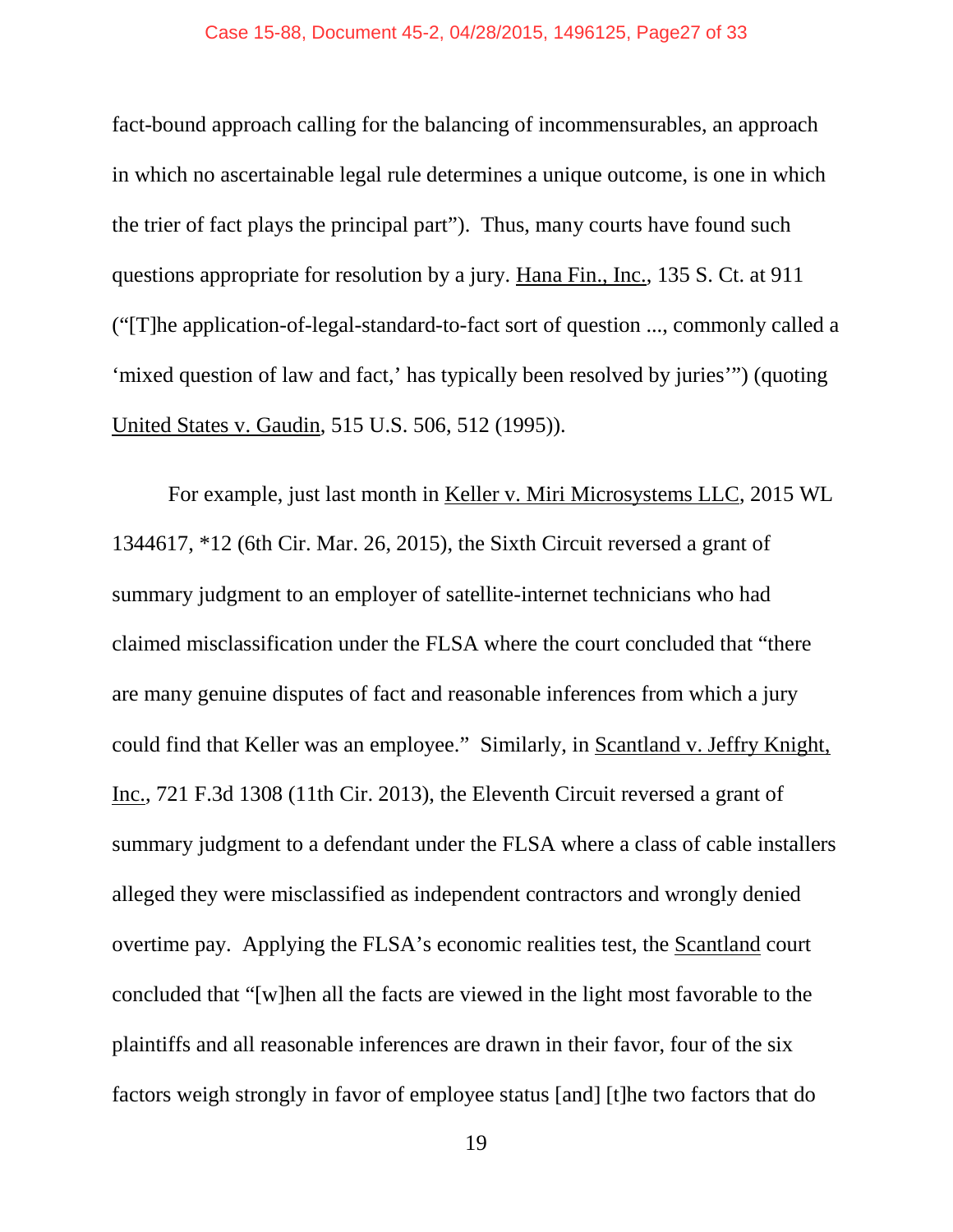not—investment and special skill—weigh only very slightly toward independent contractor status." Id. at 1319; see also Werner v. Bell Family Med. Ctr., Inc., 529 F. App'x 541, 544 (6th Cir. 2013) ("the evidence pertaining to the 'economic reality' factors permitted multiple inferences and was thus an issue for the jury"); Bacon v. Eaton Corp., 565 F. App'x 437, 441 (6th Cir. 2014) (finding genuine issues of material fact as to whether plaintiffs were exempt from FLSA's overtime provisions precluded summary judgment for defendant and remanding for trial). Morrison v. Int'l Programs Consortium, Inc., 253 F.3d 5, 10 (D.C. Cir. 2001) (noting that although "[w]hether an individual is an 'employee' within the meaning of the FLSA is a legal question, . . . any subsidiary factual issues leading to this conclusion are, of course, questions of fact for the jury"); Herr v. Heiman, 75 F.3d 1509, 1513 (10th Cir. 1996) ("Whether an individual is an employee or an independent contractor is generally a question of fact for the jury to decide"). Here, as in Scantland, the Court failed to draw all inferences in favor of the nonmoving party as is required at this stage. Despite acknowledging material disputes of fact as to the degree of control exercised by the employer<sup>[14](#page-27-0)</sup> and the relative

<span id="page-27-0"></span><sup>&</sup>lt;sup>14</sup> The court noted that Defendants "engaged in some monitoring and discipline" and imposed a "dress code" but then found that the degree of control favored independent contractor status. Again, the court plainly did not draw all inferences in favor of the workers, as it should have on summary judgment. Saleem, 2014 WL 4626075, \*11. Similarly, the District Court noted that drivers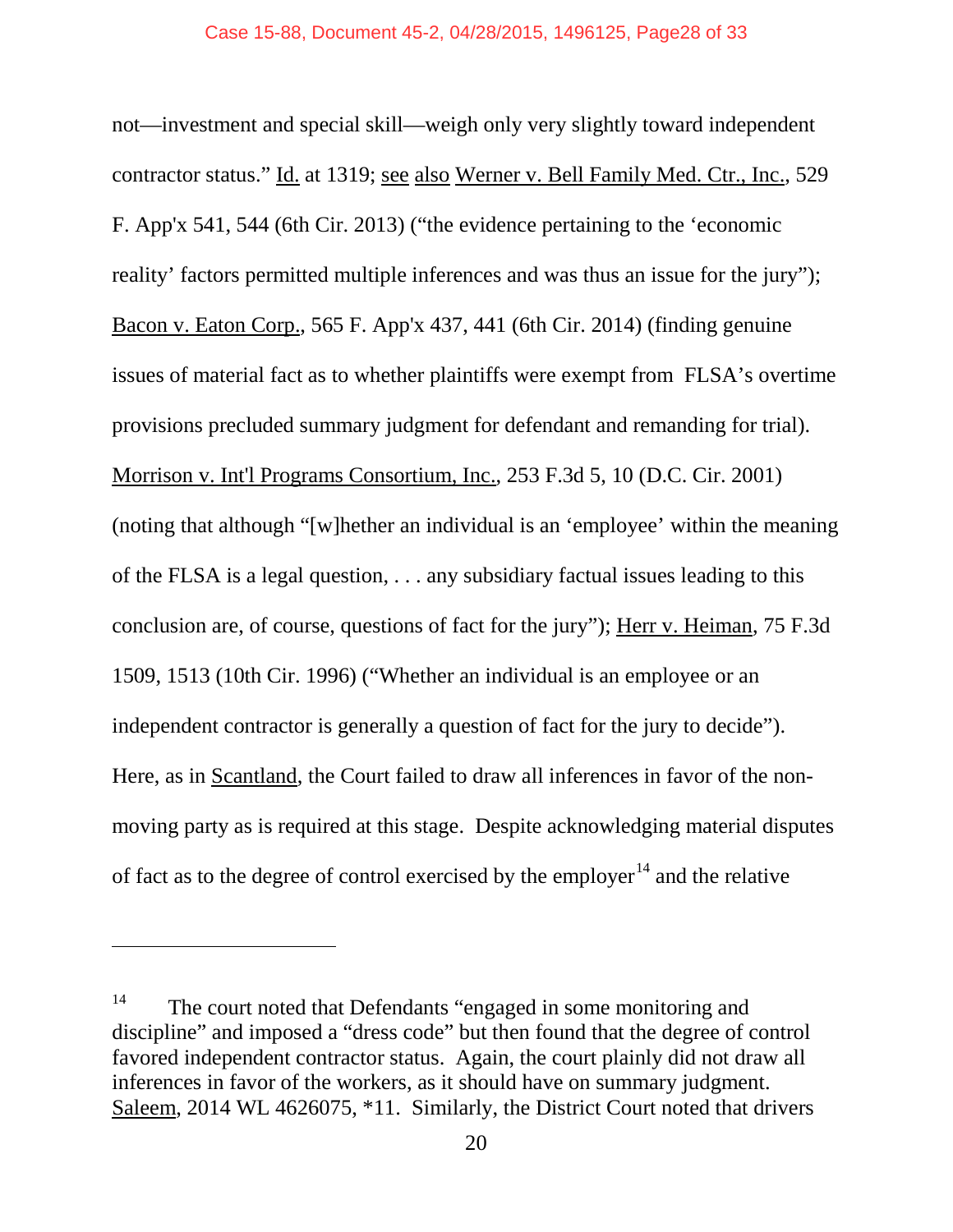economic risk undertaken by the parties, $15$  the court did not draw inferences in favor of the drivers but instead found that no reasonable juror could find that these factors weighed in favor of employment status.

Indeed, in a case involving similar facts to those at issue here, a federal court recently denied an alleged employer's motion for summary judgment under California's multi-factor common law employment test, which is much narrower than the FLSA's economic realities test, sweeping in fewer employment relationships. See O'Connor v. Uber Technologies, Inc., 2015 WL 1069092 (N.D. Cal. Mar. 11, 2015). In O'Connor, the court analyzed the employment status of Uber drivers who utilize Uber's software as a kind of dispatch system akin to the one at issue in this case. Id., \*4. However, the court noted that (like the drivers here) the O'Connor plaintiffs had their rates of pay determined by Defendant, were subject to Defendant's rules and discipline, and performed services that were an integral part of the Defendant's business. Ultimately, the court concluded "that a hiree's status as either an employee or independent contractor should typically be

frequently "work[ed] for other car services" and dismissed the fact that the "the franchise agreements contain a non-compete clause," id. at \*10, but this difference creates a genuine dispute of material fact that further underscores the inappropriateness of deciding this question as a matter of law.

 $\overline{\phantom{a}}$ 

<span id="page-28-0"></span> $15$  The court noted that "it is not obvious which party undertook more economic risk," but nonetheless appears to have concluded that the opportunity for profit and loss favored the defendant. Saleem, 2014 WL 4626075, \*13.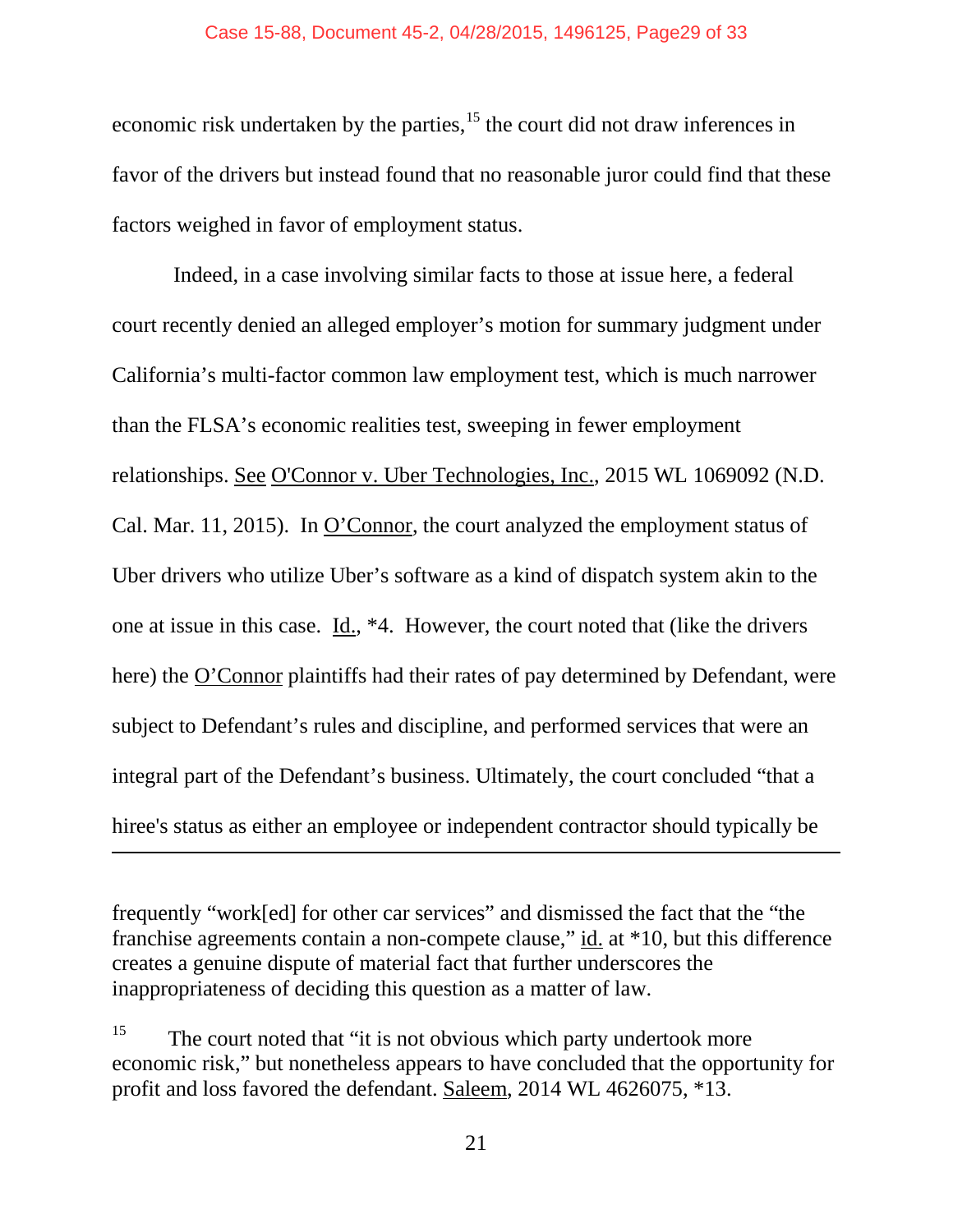determined by a jury, and not the judge." Id. The same is true here. Indeed, decisions like Scantland, Keller, and O'Connor evince a growing recognition among the federal courts that such decisions are for a jury to decide and that a court should not lightly determine that workers are independent contractors and not employees as a matter of law, in the face of conflicting indications.

#### **CONCLUSION**

<span id="page-29-0"></span>For the foregoing reasons, this Court should reverse the District Court's grant of summary judgment, and remand for trial to allow the drivers to present their evidence to a jury showing their status as employees.

**Dated:** April 28, 2015 Respectfully submitted,

*/s/ Shannon Liss-Riordan*

Shannon Liss-Riordan, Lichten & Liss-Riordan, P.C. 729 Boylston Street, Suite 2000 Boston, MA 02116 (617) 994-5800

Catherine K. Ruckelshaus National Employment Law Project 75 Maiden Ln., Suite 601 233 New York, NY 10038 (202) 285-3025

Roberta L. Steele National Employment Lawyers Association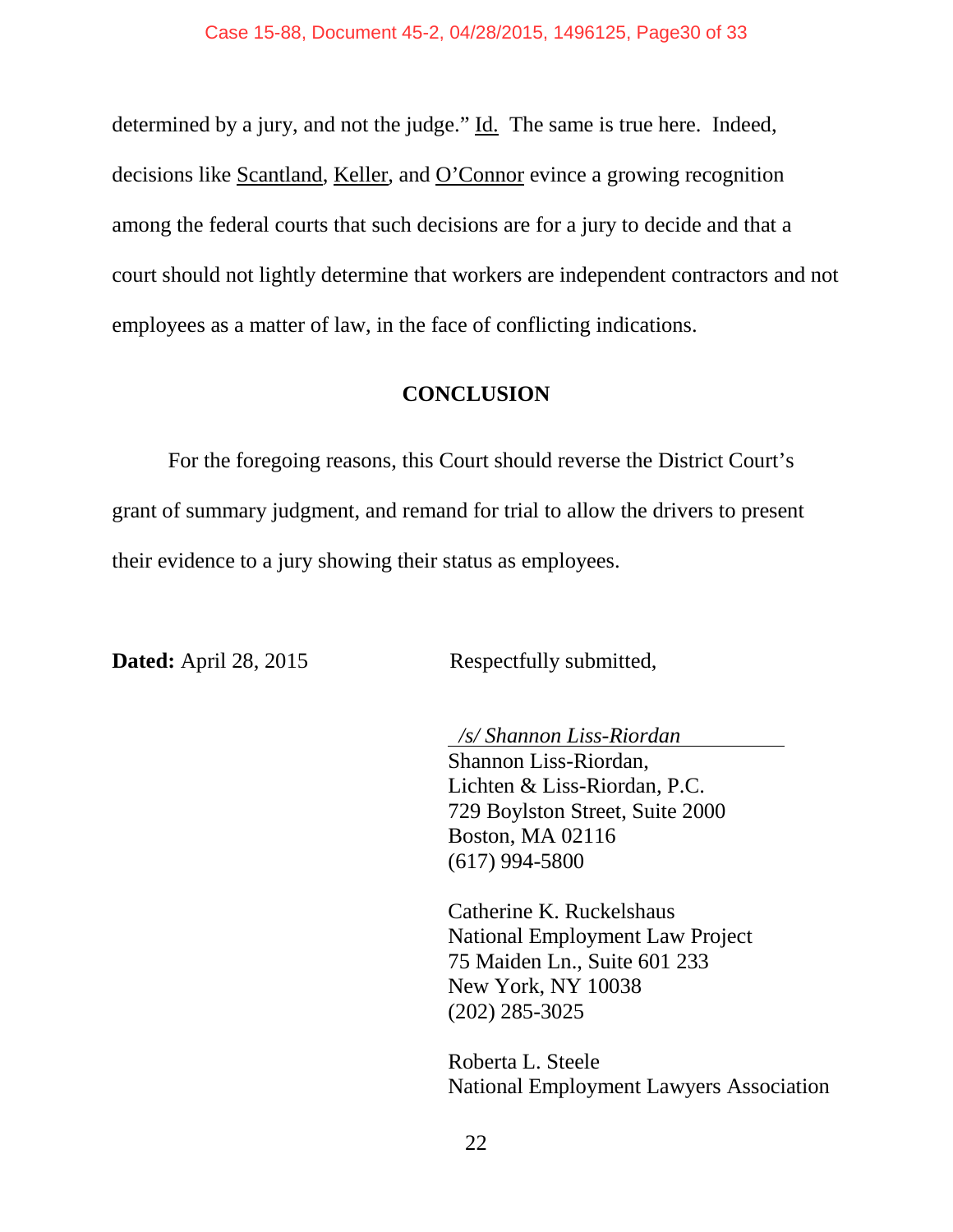Case 15-88, Document 45-2, 04/28/2015, 1496125, Page31 of 33

2201 Broadway, Suite 402 Oakland, CA 94610 (415) 296-7629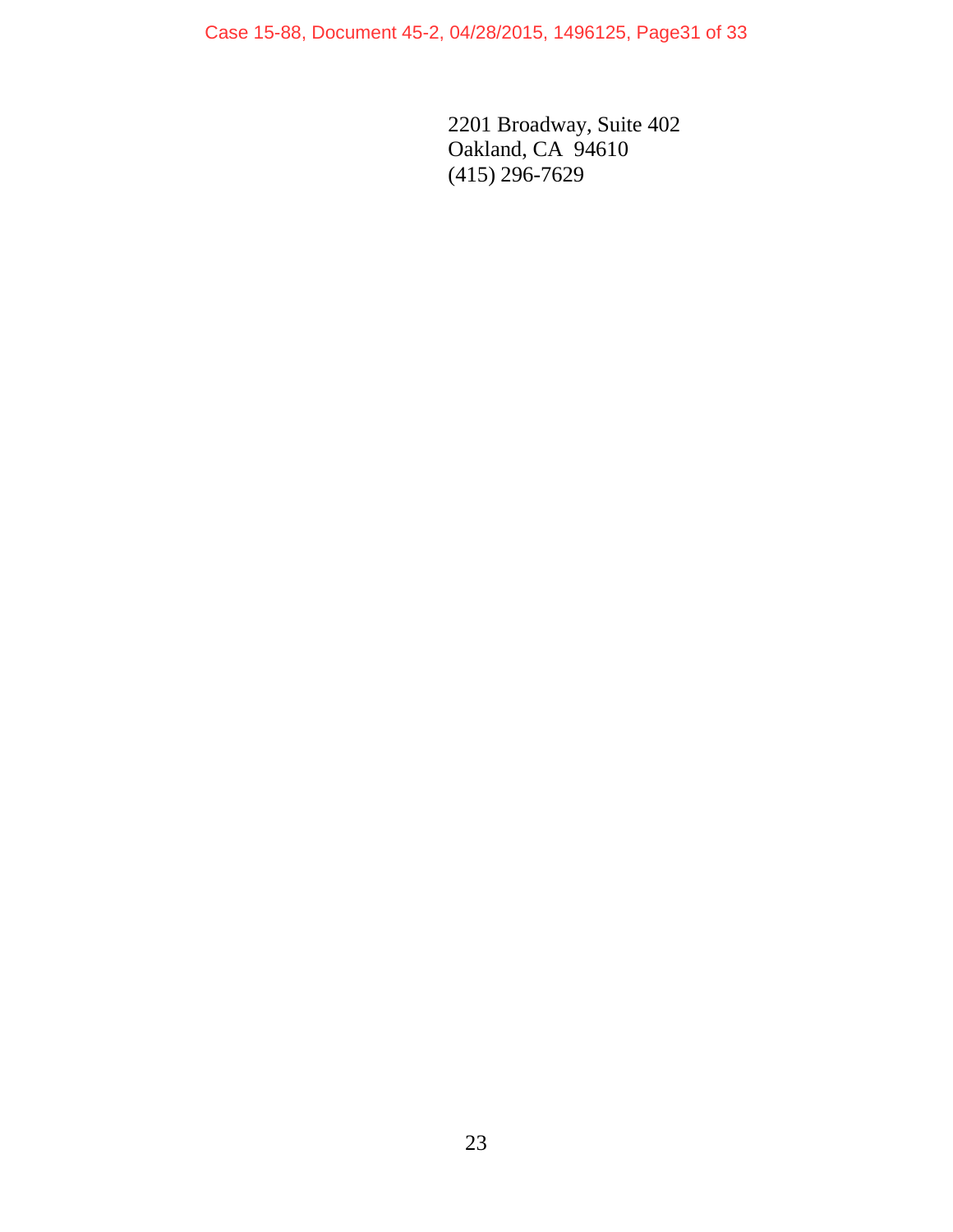## **CERTIFICATE OF COMPLIANCE**

Pursuant to Federal Rules of Appellate Procedure 32(a)(7)(B), and 29(d), I hereby certify that this brief contains 4,888 words, excluding the parts of the brief exempted by Rule  $32(a)(7)(B)(iii)$ , as established by the word count of the computer program used for preparation of this brief.

This brief complies with the typeface requirements of Federal Rule of Appellate Procedure 32(a)(5) and the type style requirements of Federal Rule of Appellate Procedure 32(a)(6). This brief has been prepared in a proportionally spaced typeface using Microsoft Word 2010 14-point size Times New Roman font.

Dated: April 28, 2015 /s/ Shannon Liss-Riordan Shannon Liss-Riordan, Esq. Lichten & Liss-Riordan, P.C. 729 Boylston Street, Suite 2000 Boston, MA 02116 (617) 994-5800 sliss@llrlaw.com

*Attorney for Amici*